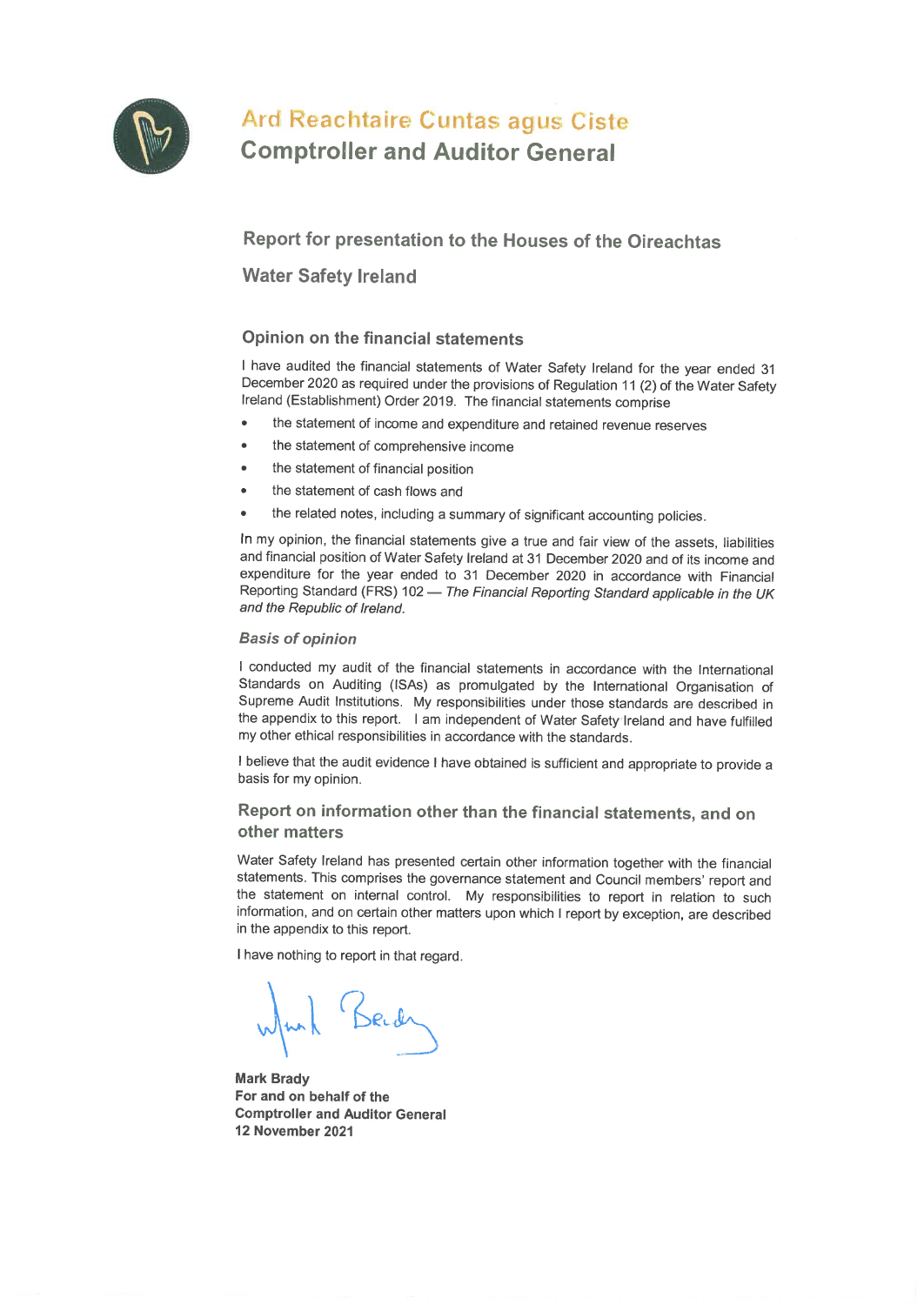#### **Responsibilities of Council members**

As detailed in the governance statement and Council members' report the Council members are responsible for

- the preparation of financial statements in the form prescribed under Regulation 11 of the Water Safety Ireland (Establishment) Order 2019 (SI 56/2019)
- ensuring that the financial statements give a true and fair view in accordance with FRS102
- ensuring the regularity of transactions
- assessing whether the use of the going concern basis of accounting is appropriate, and
- such internal control as they determine is necessary to enable the preparation of financial statements that are free from material misstatement, whether due to fraud or error.

#### Responsibilities of the Comptroller and Auditor General

I am required under Regulation 11 (2) of the Water Safety Ireland (Establishment) Order 2019 to audit the financial statements of Water Safety Ireland and to report thereon to the Houses of the Oireachtas.

My objective in carrying out the audit is to obtain reasonable assurance about whether the financial statements as a whole are free from material misstatement due to fraud or error. Reasonable assurance is a high level of assurance, but is not a guarantee that an audit conducted in accordance with the ISAs will always detect a material misstatement when it exists. Misstatements can arise from fraud or error and are considered material if, individually or in the aggregate, they could reasonably be expected to influence the economic decisions of users taken on the basis of these financial statements.

As part of an audit in accordance with the ISAs, I exercise professional judgment and maintain professional scepticism throughout the audit. In doing so,

- I identify and assess the risks of material misstatement of the financial statements whether due to fraud or error; design and perform audit procedures responsive to those risks; and obtain audit evidence that is sufficient and appropriate to provide a basis for my opinion. The risk of not detecting a material misstatement resulting from fraud is higher than for one resulting from error, as fraud may involve collusion, forgery, intentional omissions, misrepresentations, or the override of internal control.
- I obtain an understanding of internal control relevant to the audit in order to design audit procedures that are appropriate in the circumstances, but not for the purpose of expressing an opinion on the effectiveness of the internal controls
- I evaluate the appropriateness of accounting policies used and the reasonableness of accounting estimates and related disclosures.
- I conclude on the appropriateness of the use of the going concern basis of accounting and, based on the audit evidence obtained, on whether a material uncertainty exists related to events or conditions that may cast significant doubt on Water Safety Ireland's ability to continue as a going concern. If I conclude that a material uncertainty exists, I am required to draw attention in my report to the related disclosures in the financial statements or, if such disclosures are inadequate, to modify my opinion. My conclusions are based on the audit evidence obtained up to the date of my report. However, future events or conditions may cause Water Safety Ireland to cease to continue as a aoina concern.
- I evaluate the overall presentation, structure and content of the financial statements, including the disclosures, and whether the financial statements represent the underlying transactions and events in a manner that achieves fair presentation.

I communicate with those charged with governance regarding, among other matters, the planned scope and timing of the audit and significant audit findings, including any significant deficiencies in internal control that I identify during my audit.

#### Information other than the financial statements

My opinion on the financial statements does not cover the other information presented with those statements, and I do not express any form of assurance conclusion thereon.

In connection with my audit of the financial statements, I am required under the ISAs to read the other information presented and, in doing so, consider whether the other information is materially inconsistent with the financial statements or with knowledge obtained during the audit, or if it otherwise appears to be materially misstated. If, based on the work I have performed, I conclude that there is a material misstatement of this other information, I am required to report that fact.

#### **Reporting on other matters**

My audit is conducted by reference to the special considerations which attach to State bodies in relation to their management and operation. I report if I identify material matters relating to the manner in which public business has been conducted.

I seek to obtain evidence about the regularity of financial transactions in the course of audit. I report if I identify any material instance where public money has not been applied for the purposes intended or where transactions did not conform to the authorities governing them.

I also report by exception if, in my opinion.

- I have not received all the information and explanations I required for my audit, or
- the accounting records were not sufficient to permit the financial statements to be readily and properly audited, or
- the financial statements are not in agreement with the accounting records.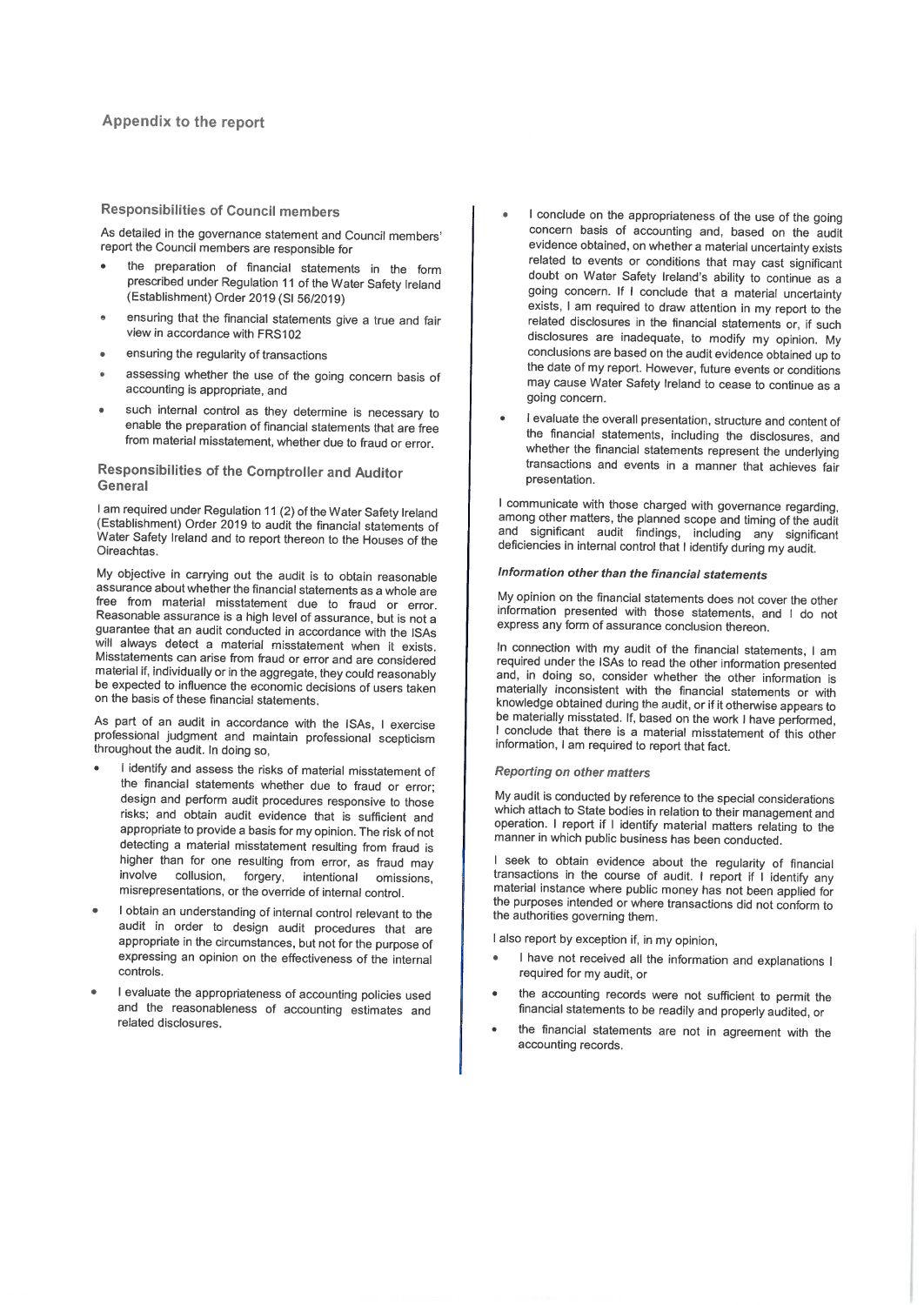## **FINANCIAL STATEMENTS**

## **FOR THE YEAR ENDED 31ST DECEMBER 2020**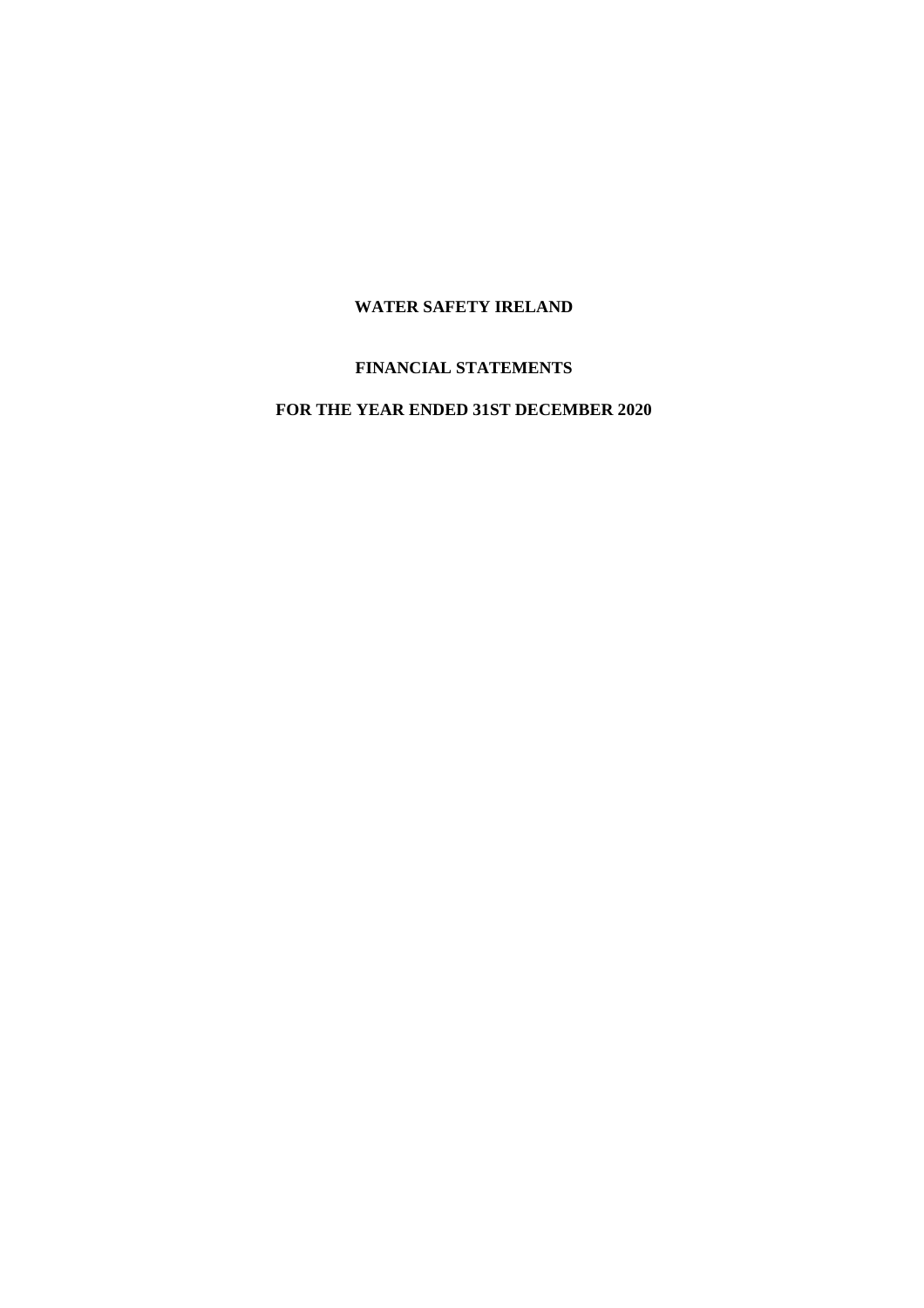### **Contents**

|                                                               | Page      |
|---------------------------------------------------------------|-----------|
| Information                                                   | 1         |
| Governance Statement and Council Members' Report              | $2 - 5$   |
| <b>Statement on Internal Control</b>                          | $6 - 7$   |
| Statement of Income & Expenditure & Retained Revenue Reserves | 8         |
| <b>Statement of Comprehensive Income</b>                      | 9         |
| <b>Statement of Financial Position</b>                        | 10        |
| <b>Statement of Cash Flows</b>                                | 11        |
| Notes to the Financial Statements                             | $12 - 25$ |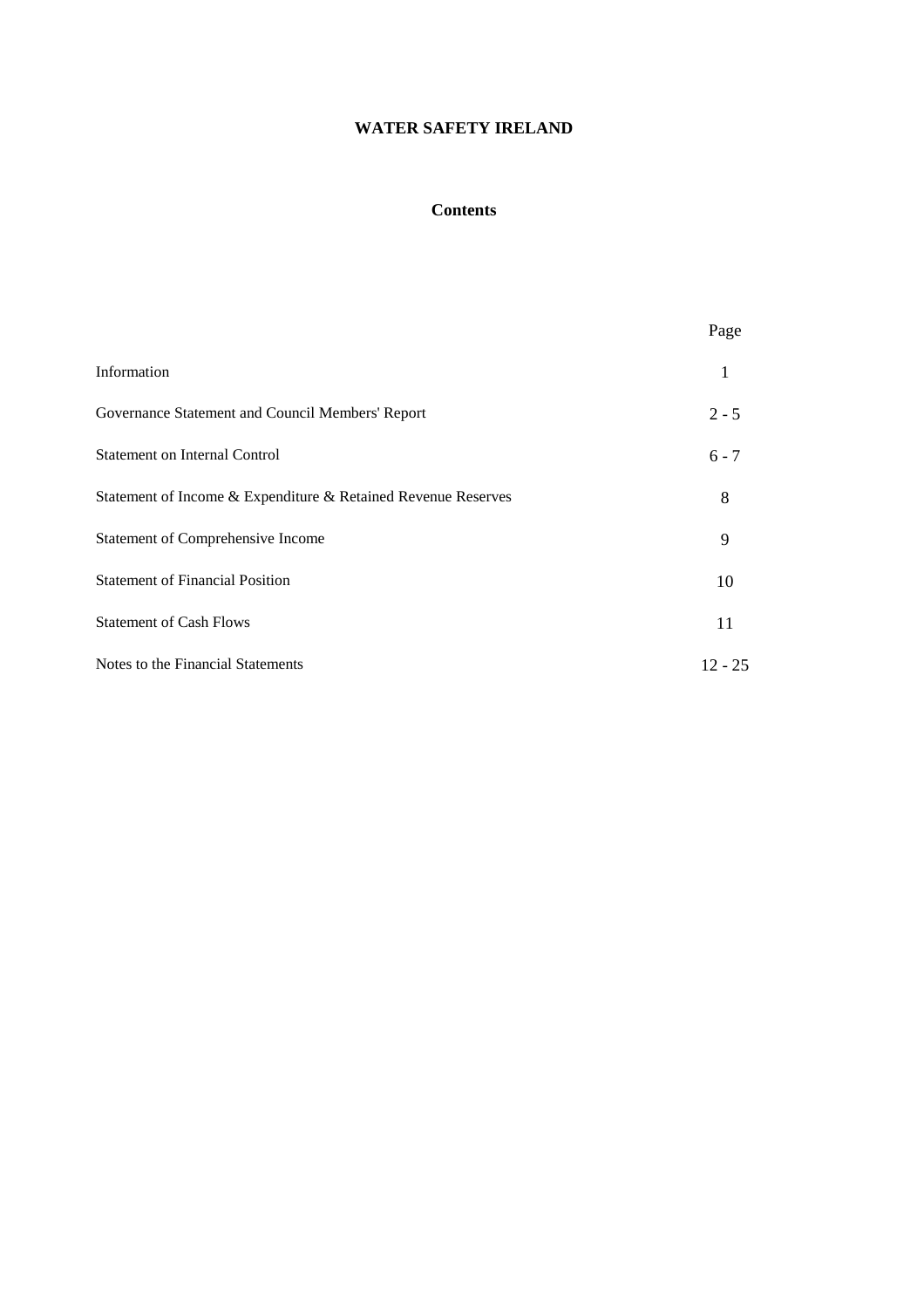## **Information**

| Council                 | Martin O'Sullivan (Chairman)<br>Seamus O' Neill (Vice - Charirman)<br>Michael Cuddihy<br>Philip Keleghan<br>Anne Ryan<br>Peter Cleere<br>Paul Murphy<br>Tom Doyle<br>Lola O' Sullivan<br><b>Karen Morton</b><br>Anastasia Ward<br>Clare McGrath<br>Tom O' Mahoney |
|-------------------------|-------------------------------------------------------------------------------------------------------------------------------------------------------------------------------------------------------------------------------------------------------------------|
| <b>Business Address</b> | The Long Walk<br>Galway                                                                                                                                                                                                                                           |
| <b>Auditor</b>          | The Comptroller and Auditor General,<br>3a Mayor Street Upper,<br>Dublin 1.                                                                                                                                                                                       |
| <b>Accountants</b>      | <b>OMB</b> Accountants Limited<br>Chartered Accountants,<br>Steamship House,<br>Dock Street,<br>Galway.                                                                                                                                                           |
| <b>Bankers</b>          | Bank of Ireland,<br>Mainguard Street,<br>Galway.                                                                                                                                                                                                                  |
| <b>Solicitors</b>       | Sheehan & Co.<br>Augustine Court,<br>St. Augustine Street,<br>Galway.                                                                                                                                                                                             |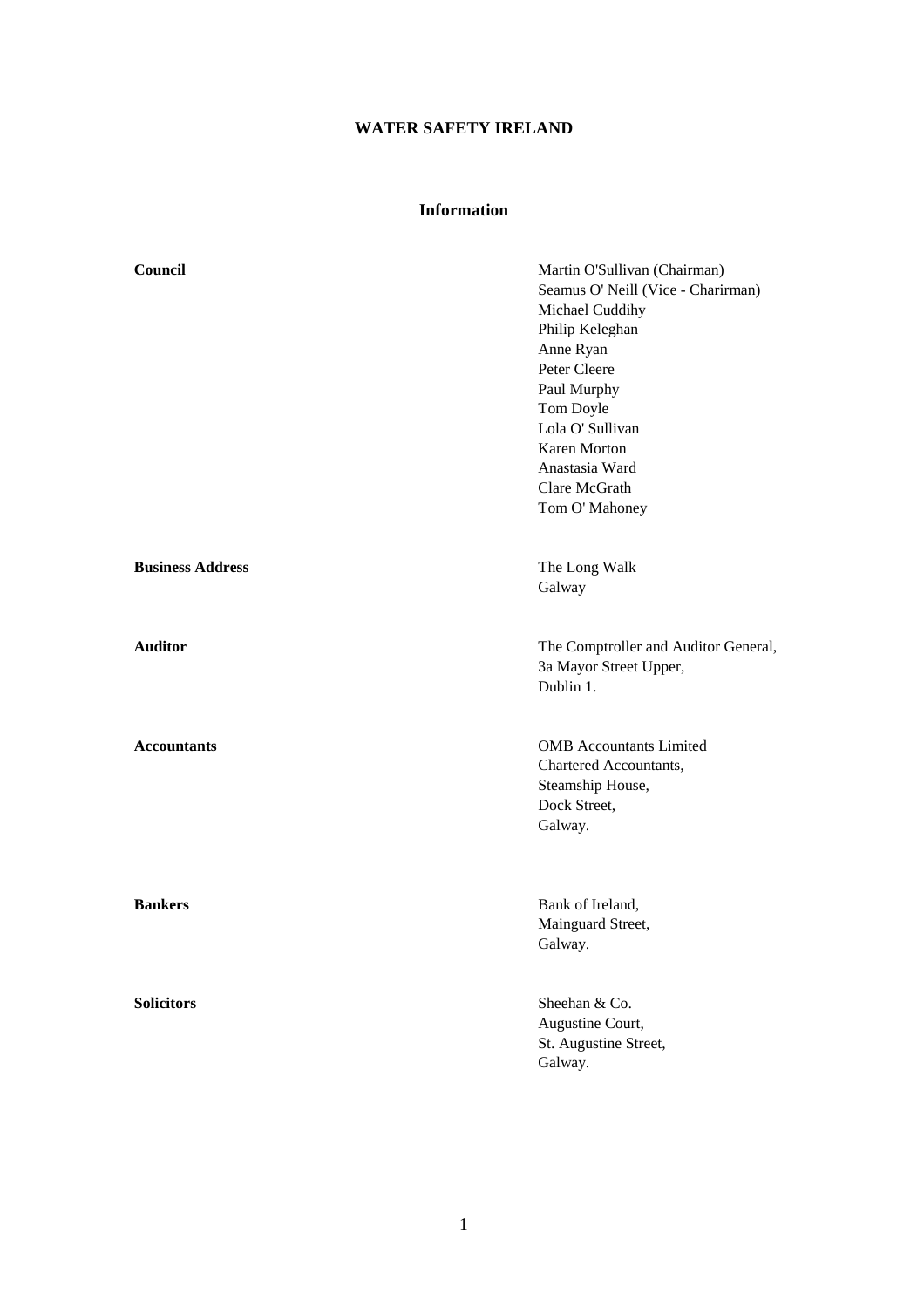## **Governance Statement and Council Members' Report for the year ended 31st December 2020**

#### **Governance**

On the 18th of February 2019 in accordance with Statutory Instruments 54, 55 & 56 of 2019, "Irish Water Safety" was dissolved under the Local Government Act 2012 and the Irish Water Safety (Establishment) Order 2006 (S.I. No. 389 of 2006) revoked accordingly. The staff, assets, rights and obligations of the Council were transferred to Water Safety Ireland in accordance with the Order.

The Council is accountable to the Minister for Rural and Community Development and is responsible for ensuring good governance and performs this task by setting strategic plans, objectives and targets and taking strategic decisions on all key business issues. The regular day-to-day management, control and direction of Water Safety Ireland are the responsibility of the Chief Executive Officer (CEO) and the senior management team must follow the broad strategic direction set by the Council, and must ensure that all Council members have a clear understanding of the key activities and decisions related to the entity, and of any significant risks likely to arise. The CEO acts as a direct liason between the Council and management of Water Safety Ireland.

### **Responsibilities of Water Safety Ireland**

Water Safety Ireland is required under section 11 of the Water Safety Ireland (Establishment) Order 2019 to prepare final accounts, which give a true and fair view of the state of affairs of the Council and of its income and expenditure for the period.

The work and responsibilities of the Council are set out in the Water Safety Ireland (Establishment) Order, 2019, which also contain the matters specifically reserved for Council decision. Standing items considered by the Council include:

- setting the strategic direction of the Body,
- directing the business of the body,
- ensuring the effective provision of services by the Body,
- monitoring the activities and effectiveness of the Chief Executive,

Section 11 of the Water Safety Ireland Establishment Order 2019 (S.I. 56 of 2019) requires Water Safety Ireland to keep, in such form as may be approved by the Minister for Rural and Community Development with consent of the Minister for Public Expenditure and Reform, all proper and usual accounts of money received and expended by it.

In preparing these financial statements, Water Safety Ireland is required to:

- 1. Select suitable accounting policies and apply them consistently
- 2. Make judgements and estimates that are reasonable and prudent
- 3. State whether any applicable accounting standards have been followed, subject to any material departures disclosed and explained in the financial statements
- 4. Prepare the financial statements on the going concern basis unless it is inappropriate to do so.

The Council is responsible for keeping adequate accounting records, which disclose with reasonable accuracy at any time the financial position of Water Safety Ireland and which enable it to ensure that the financial statements comply with the Water Safety Ireland Establishment Order 2019. The maintenance and integrity of the corporate and financial information on the Water Safety Ireland's website is the responsibility of the Council.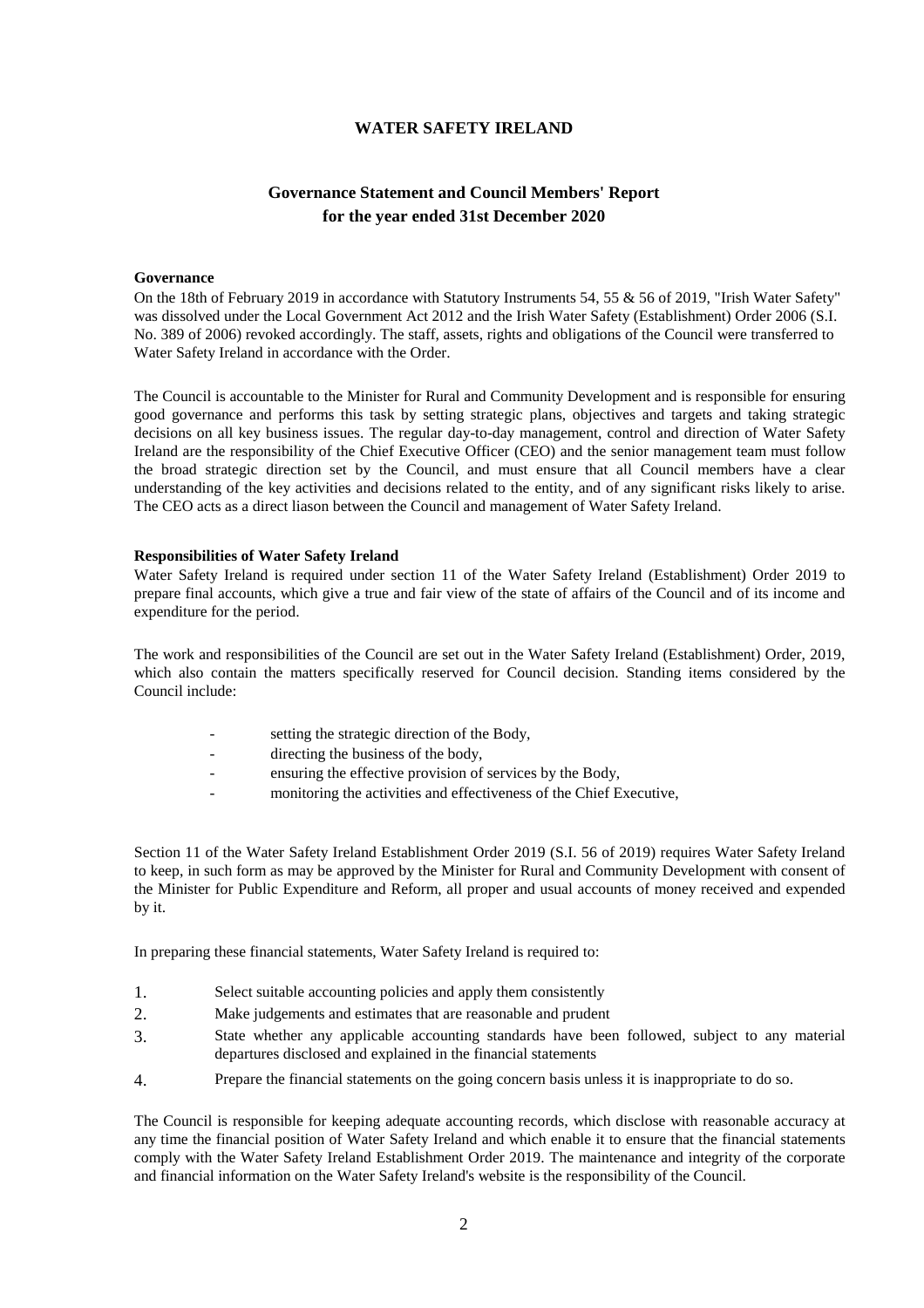## **Governance Statement and Council Members' Report for the year ended 31st December 2020**

The Council is responsible for approving the annual plan and budget. An evaluation of the performance of Water Safety Ireland by reference to the annual plan and budget was carried out in the year.

The Council is also responsible for safeguarding the assets of Water Safety Ireland, and for taking reasonable steps for the prevention and detection of fraud and other irregularities.

### **Council Structure**

The Council consistes of a Chairperson, Vice - Chairperson and 11 ordinary members, 5 elected by the Water Safety Areas and 6 of whom are appointed by the Minister for Rural and Community Development.

| Council           | Role               | Date Appointed   |
|-------------------|--------------------|------------------|
| Martin O'Sullivan | (Chairman)         | 23th August 2016 |
| Seamus O' Neill   | (Vice - Charirman) | 1st March 2017   |
| Michael Cuddihy   | Council Member     | 1st March 2017   |
| Philip Keleghan   | Council Member     | 1st March 2017   |
| Anne Ryan         | Council Member     | 1st March 2017   |
| Peter Cleere      | Council Member     | 1st March 2017   |
| Paul Murphy       | Council Member     | 1st March 2017   |
| Tom Doyle         | Council Member     | 1st March 2017   |
| Lola O' Sullivan  | Council Member     | 1st March 2017   |
| Karen Morton      | Council Member     | 1st March 2017   |
| Anastasia Ward    | Council Member     | 1st March 2017   |
| Clare McGrath     | Council Member     | 1st March 2017   |
| Tom O' Mahoney    | Council Member     | 1st January 2020 |
|                   |                    |                  |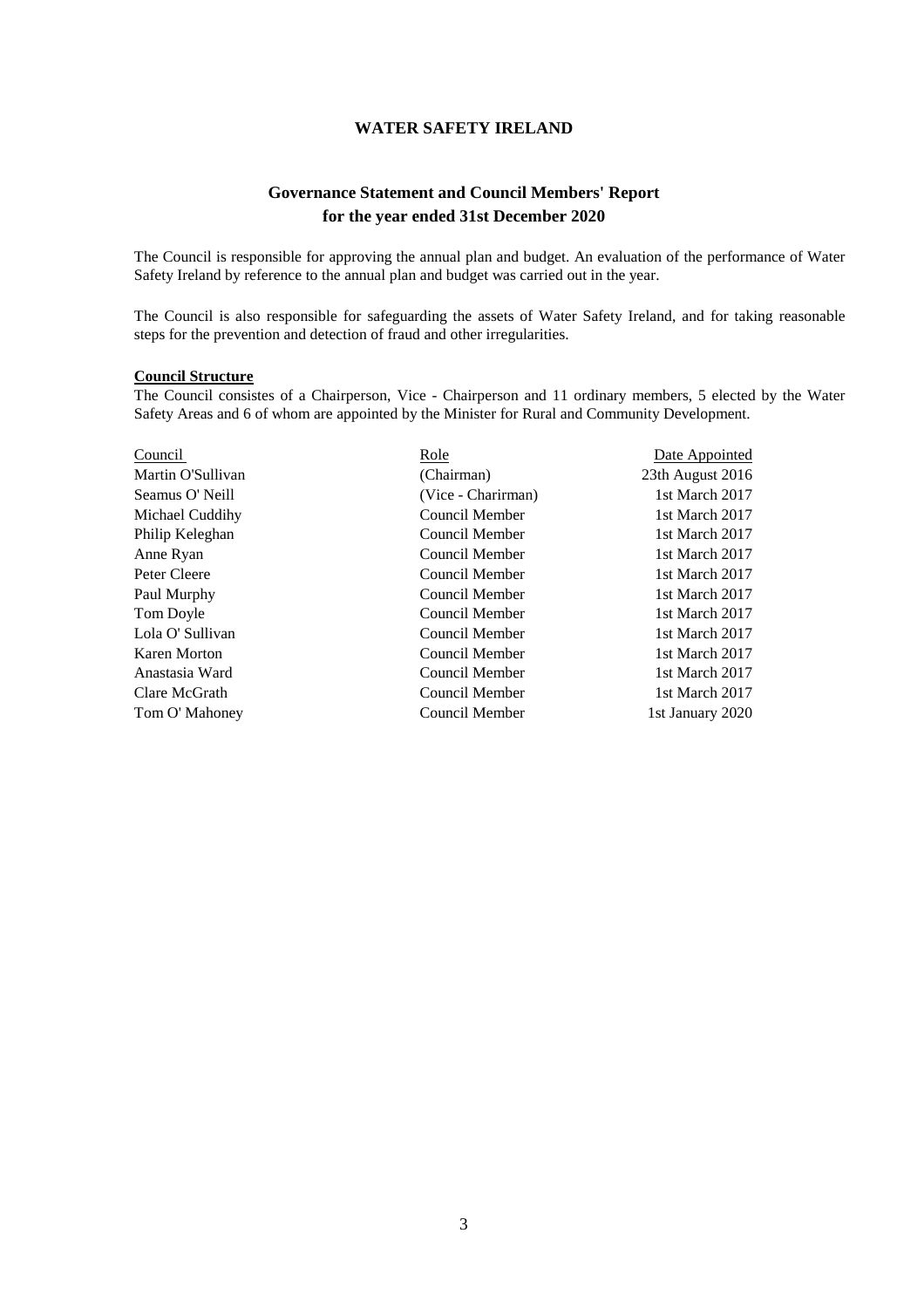## **Governance Statement and Council Members' Report for the year ended 31st December 2020**

### **Schedule of Attendance, Fees and Expenses**

A schedule of attendance at Council & Audit Commission meetings for the year ended 31st December 2020 is set out below including the fees and expenses received by each member.

|                     | Council | <b>Audit</b> | Fees  | <b>Expenses</b> |
|---------------------|---------|--------------|-------|-----------------|
| Number of           | 5       | 5            |       |                 |
| meetings            |         |              |       |                 |
| Martin O'Sullivan   | 5       | 4            | 8,972 | 2,373           |
| Seamus O' Neill     | 5       | N/a          |       |                 |
|                     |         |              |       |                 |
| Michael Cuddihy     | 5       | N/a          |       | 338             |
| Philip Keleghan     | 5       | N/a          |       | 942             |
| Anne Ryan           | 5       | N/a          |       | 596             |
| Peter Cleere        | 3       | 2            |       |                 |
| Paul Murphy         | 5       | N/a          |       | 245             |
| Tom Doyle           | 5       | 5            |       | 805             |
| Lola O' Sullivan    | 3       | N/a          |       |                 |
| <b>Karen Morton</b> | 2       | N/a          |       |                 |
| Anastasia Ward      | 3       | 3            |       |                 |
| Clare McGrath       | 5       | N/a          |       | 1,152           |
| Tom O' Mahoney      | 4       | 4            |       | 213             |
| Total               |         |              | 8,972 | 6,664           |

### **Key Personnel Changes**

One member of the Council was appointed during the year.

### **Disclosures Required by Code of Practice for the Governance of State Bodies 2016**

The Council is responsible for ensuring that Water Safety Ireland has complied with the requirements of the Code of Practice for the Governance of State Bodies ("the Code" ), as published by the Department of Public Expenditure and Reform in August 2016. The following disclosure are required by the Code.

### **Consultancy Costs**

Consultancy costs include the cost of external advice to management and exclude outsourced 'business-as-usual' functions.

|                         | 31st Dec '20 | 31st Dec '19 |
|-------------------------|--------------|--------------|
|                         | €            | €            |
|                         | 12 Months    | 10 Months    |
| <b>Risk Assessments</b> | 300          | 550          |
| Mediation               | 30,186       |              |
| Legal                   | 8,865        |              |
| Other                   | 3,935        | 8,333        |
| Total                   | 43,286       | 8,883        |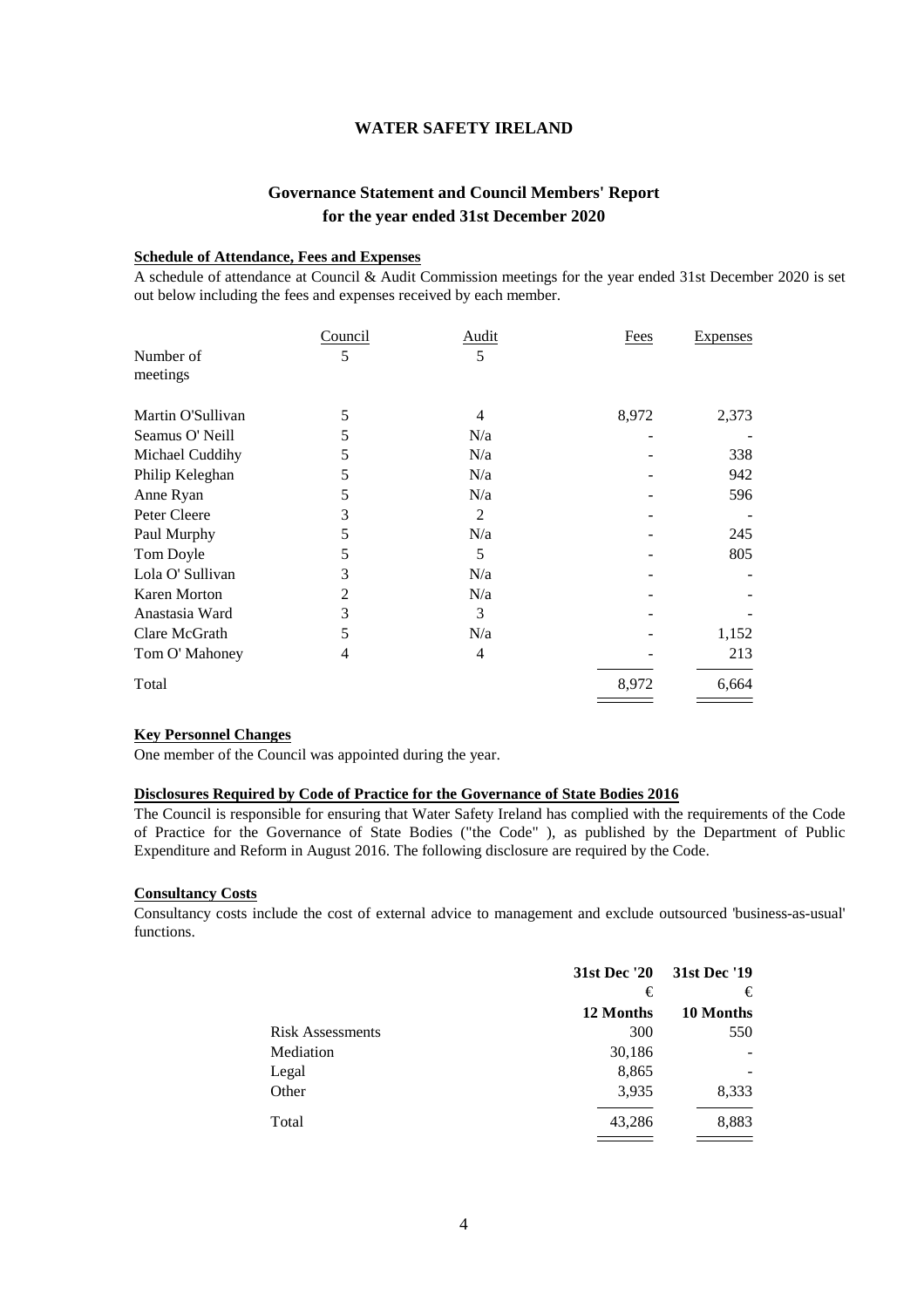## **Governance Statement and Council Members' Report for the year ended 31st December 2020**

### **Legal Costs and Settlements**

In the reporting year there was no expenditure in relation to legal costs, settlements and conciliation and arbitration proceedings relating to contracts with third parties.

### **Travel and Subsistence Expenditure**

Travel and subsistence expenditure is categorised as follows:

|               | 31st Dec '20 | 31st Dec '19 |
|---------------|--------------|--------------|
|               | €            | €            |
|               | 12 Months    | 10 Months    |
| Domestic      |              |              |
| - Council     | 6,664        | 43,650       |
| - Staff       | 8,123        | 31,665       |
| International |              |              |
| - Council     |              | 5,425        |
| - Staff       |              | 1,949        |
| Total         | 14,787       | 82,689       |

#### **Statement of Compliance**

Water Safety Ireland has complied with the requirements of the Code of Practice for the Governance of State Bodies, as published by the Department of Public Expenditure and Reform in August 2016.

Seaues O Neill. Sol-Reech

Seamus O'Neill John Leech **Vice-Chairman Chief Executive**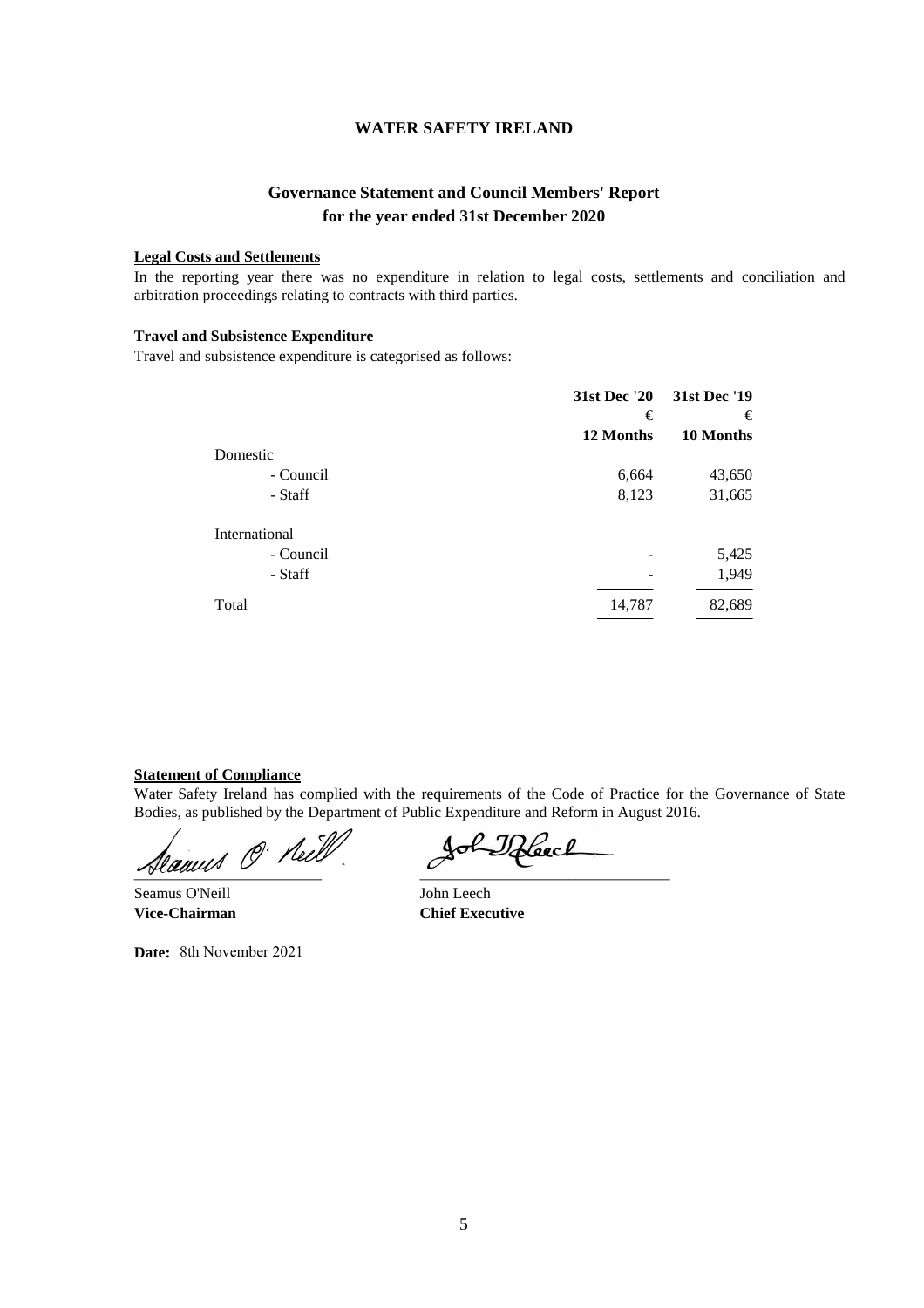## **Statement on Internal Control for the year ended 31st December 2020**

#### **Scope of Responsibility**

On behalf of Water Safety Ireland I acknowledge the Council's responsibility for ensuring that an effective system of internal control is maintained and operated. This responsibility takes account of the requirements of the Code of Practice for the Governance of State Bodies 2016.

### **Purpose of the System of Internal Control**

The system of internal control is designed to manage risk to a tolerable level rather than to eliminate it. The system can only provide reasonable but not absolute assurance that the assets are safeguarded, transactions authorised and properly recorded, and that material errors or irregularities are either prevented or would be detected in a timely way.

The system of internal control, which accords with guidance issued by the Department of Public Expenditure and Reform has been in place in Water Safety Ireland for the year ended 31st December 2020 and up to the date of approval of the financial statements.

#### **Capacity to Handle Risk**

The Council established an Audit Commission consisting of four non-executive and two executive members and that Commission reviews internal control matters and issues raised by the Auditors.

The Council has taken steps to ensure an appropriate control environment by;

- **-** Establishing formal procedures for reporting significant control failures and ensuring appropriate corrective action.
- **-** Clearly defining management responsibilities;

The Council has a formal process to identify and evaluate business risk by;

- **-** Identifying the nature, extent and financial implication of risks facing the body including the extent and categories which it regards as acceptable;
- **-** Assessing the likelihood of identified risks occuring;
- **-** Assessing the body's ability to manage and mitigate the risks that do occur;
- Assessing the costs of operating particular controls relative to the benefit obtained.

The system of internal financial control is based on a framework of regular management information, administrative procedures including segregation of duties, and a system of delegation and accountability. In particular it includes:

- **-** A budgeting system with an annual budget which is reviewed and agreed by the Council;
- **-** Regular reviews by the Council of perodic and annual financial reports which indicate financial performance against forecast;
- **-** Setting targets to measure financial and other performance.

#### **Ongoing Monitoring and Review**

Formal Procedures have been established for monitoring control processes and control deficiencies are communicated to those responsible for taking corrective action and to management and the Council, where relevant, in a timely way. I confirm that the following ongoing monitoring systems are in place.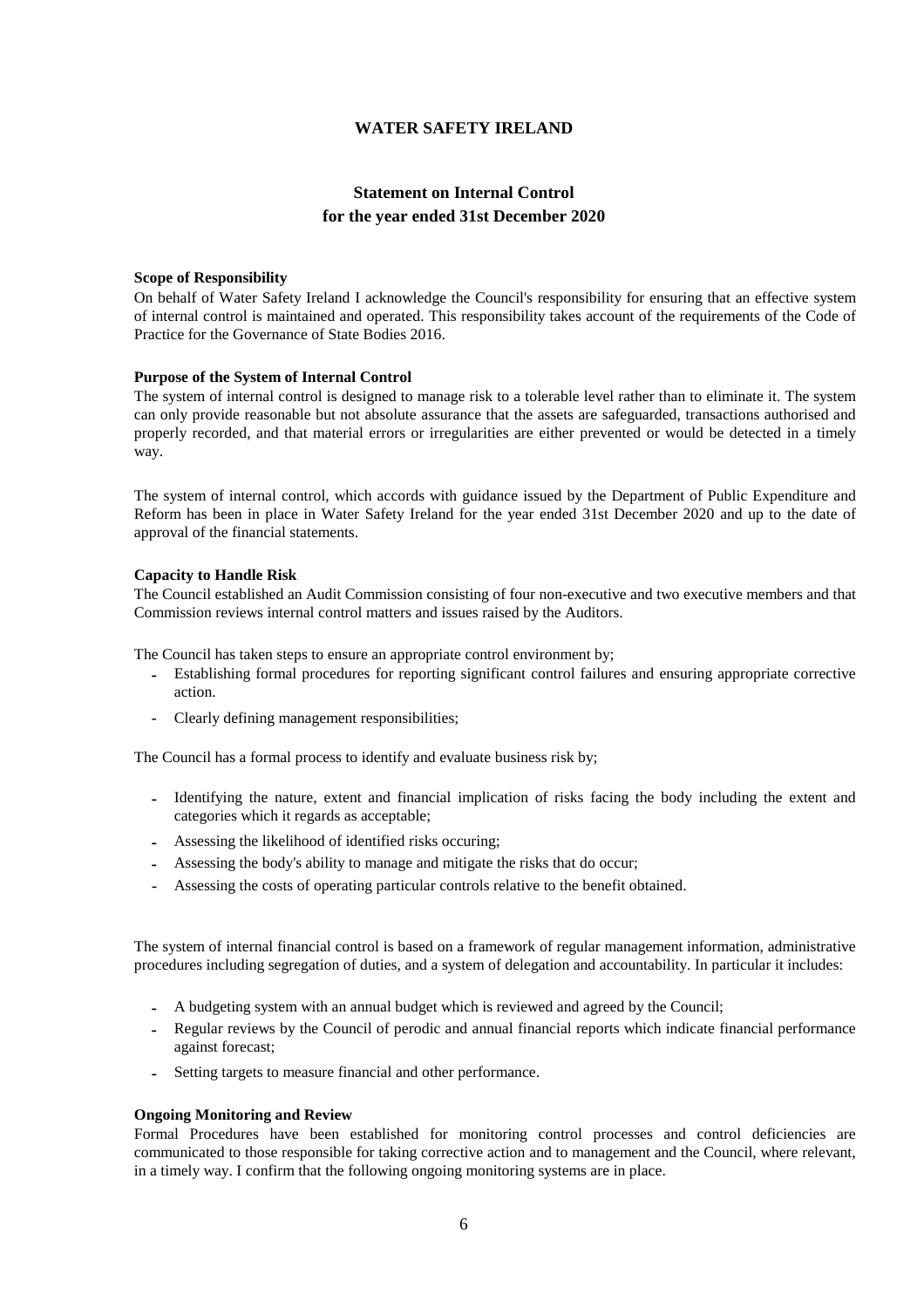## **Statement on Internal Control for the year ended 31st December 2020**

- **-** key risks and related controls have been identified and processes have been put in place to monitor the operation of those key controls and report any identified deficiencies,
- **-** reporting arrangements have been established at all levels where responsibility for financial management has been assigned, and
- **-** there are regular reviews by senior management of periodic and annual performance and financial reports which indicate performance against budgets/forecasts.

#### **Procurement**

I confirm that Water Safety Ireland has procedures in place to ensure compliance with current procurement rules and guidelines.

### **Review of Effectiveness**

The council's monitoring and review of the effectiveness of the system of internal control is based on the work of the Financial Officer and CEO who have responsibility for the development and maintenance of an appropriate control framework. The Council also takes into account reports and comments made by the Audit Commission and the Comptroller and Auditor General in his management letter or other reports.

Water Safety Ireland provides grants to 32 Water Safety Area Committee (see note 18). Each committee must submit an annual return to WSI consisting of a statement of income and expenditure in the period, a bank reconciliation and a certificate of a bank balance, a programme of activities for the coming year and an equipment listing. In addition all Water Safety Area Committee's are audited by an Internal Auditor appointed by the Audit Commission and the findings of those audits are reviewed by the Audit Commission.

The Council and Audit Commission headed by our Chairman, with the full cooperation of the Chief Executive Officer and the Financial Officer, both of whom have been designated by the Council to ensure that the necessary controls are in place, review these controls on a continual basis in line with any directions received.

I confirm that the council reviewed the effectiveness of the system of internal control that operated during the year ended 31st December 2020.

## **Impact of Covid on Water Safety Ireland Activities**

Water Safety Ireland, swimming, lifesaving, awareness courses along with and sport competitions were cancelled nationwide. Lifeguard training was severely impacted as was the training of community rescue boat volunteers. In addition our fundraising activities were limited due to the COVID-19 restrictions.

#### **Internal Control Issues**

No weaknesses in internal financial control were identified in relation to the year ended 31st December 2020 that require disclosure in the financial statements:

Signed on behalf of the Council of Water Safety Ireland.

Seamus O Neits

**Seamus O'Neill Vice-Chairman**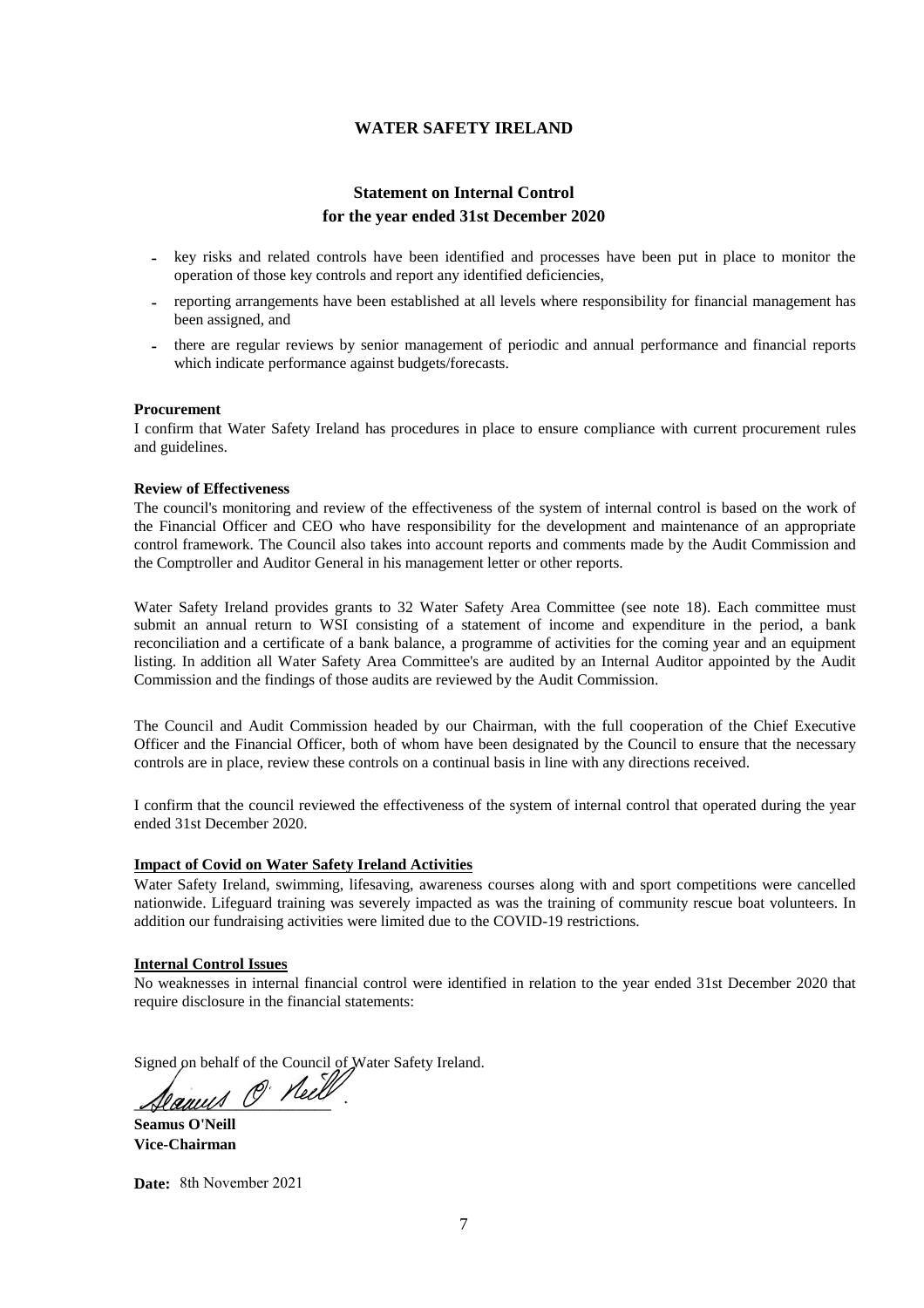## **Statement of Income and Expenditure and Retained Revenue Reserves for the year ended the 31st December 2020**

|                                                    | <b>Note</b>  | 31/12/20<br>€ | 31/12/19<br>€ |
|----------------------------------------------------|--------------|---------------|---------------|
|                                                    |              | 12 Months     | 10 Months     |
| <b>Income</b>                                      |              |               |               |
| <b>Oireachtas Grants</b>                           | $\mathbf{2}$ | 1,154,000     | 1,036,133     |
| Net Deferred Funding for Pensions                  | 13c          | 101,000       | 113,000       |
| <b>Contributions from Local Authorities</b>        |              | 117,400       | 120,355       |
| Other Income                                       | 3            | 212,642       | 489,376       |
| <b>Total Income</b>                                |              | 1,585,042     | 1,758,864     |
| <b>Transfer from Capital Account</b>               | 12           | 47,517        | 50,842        |
|                                                    |              | 1,632,559     | 1,809,706     |
| <b>Expenditure</b>                                 |              |               |               |
| <b>Administration Expense</b>                      | 4            | 891,894       | 705,753       |
| Travel and Subsistence Expenses                    | 5            | 57,473        | 145,833       |
| Promotions, Publicity and Training                 | 6            | 570,885       | 607,068       |
| <b>Grants to Water Safety Committees</b>           | 18           | 23,500        | 94,000        |
| <b>Special Projects</b>                            | 7            | 16,169        | 92,660        |
| <b>Total Expenditure</b>                           |              | 1,559,921     | 1,645,314     |
| <b>Surplus for the Year</b>                        |              | 72,638        | 164,392       |
| <b>Brought forward 1st January 2020</b>            |              | 605,777       | 441,385       |
| <b>Balance carried forward at 31 December 2020</b> |              | 678,415       | 605,777       |

The statement of cash flows and notes 1 to 19 form part of these financial statements.

On behalf of the Board of Water Safety Ireland

rannes de Marie de la Communicación

**Seamus O'Neill John Leech Vice-Chairman Chief Executive**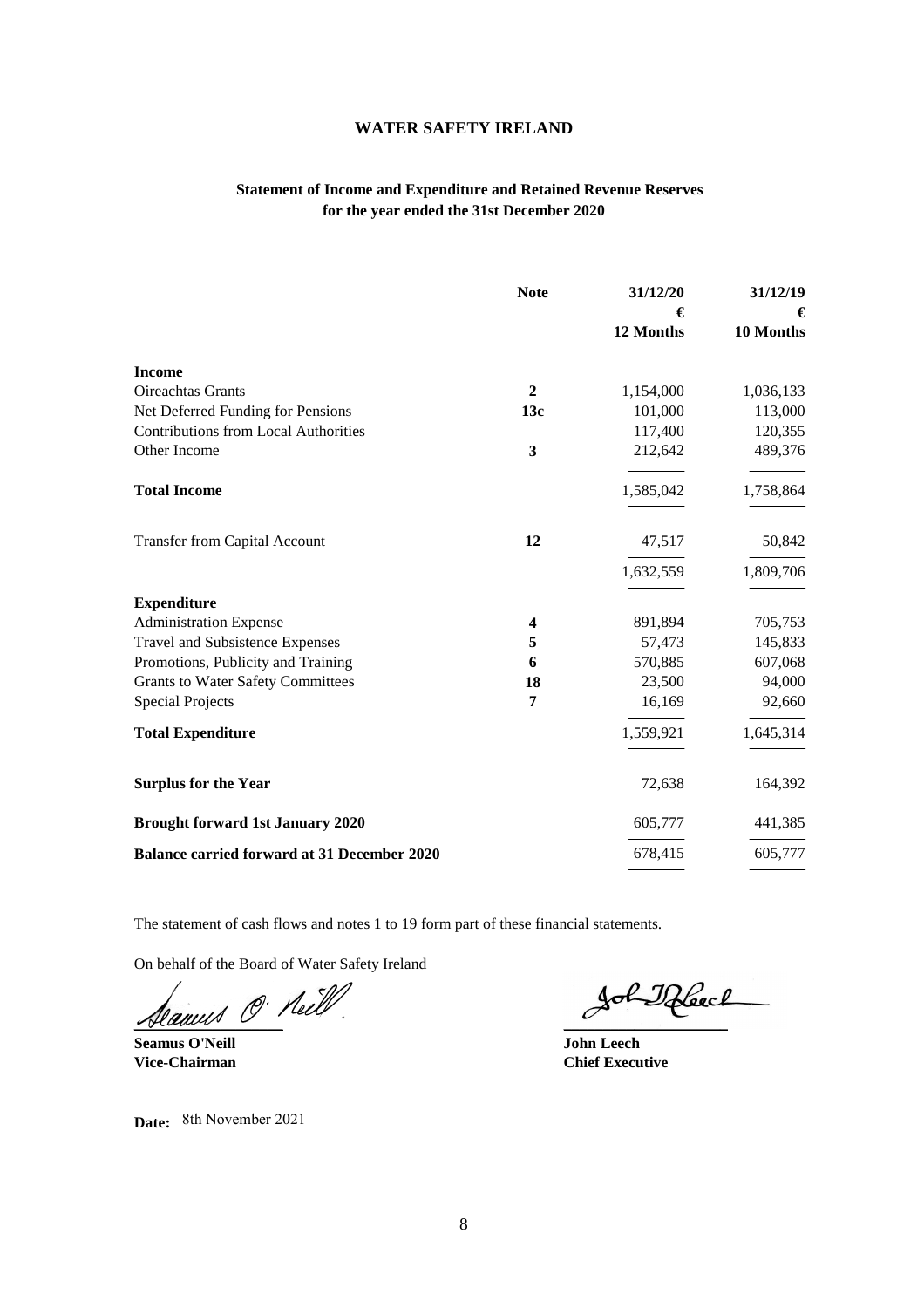## **Statement of Comprehensive Income for the year ended 31st December 2020**

|                                                | <b>Note</b> | 31/12/20<br>€<br>12 Months | 31/12/19<br>€<br>10 Months |
|------------------------------------------------|-------------|----------------------------|----------------------------|
| Surplus for the Financial Period               |             | 72,638                     | 164,392                    |
| (Loss) on Retirement Benefit Obligations       |             | 33,000                     | (436,000)                  |
| Actuarial Gain/(Loss) in the Period            |             | 33,000                     | (436,000)                  |
| Adjustment to Retirement Benefit Funding       |             | (33,000)                   | 436,000                    |
| <b>Total Comprehensive Income for the Year</b> |             | 72,638                     | 164,392                    |

The Statement of Cash Flows and notes 1 to 19 form part of these financial statements.

On behalf of the Board of Water Safety Ireland

Seauns O Neill. Sol Iffeed

**Seamus O'Neill John Leech**

**Vice-Chairman Chief Executive**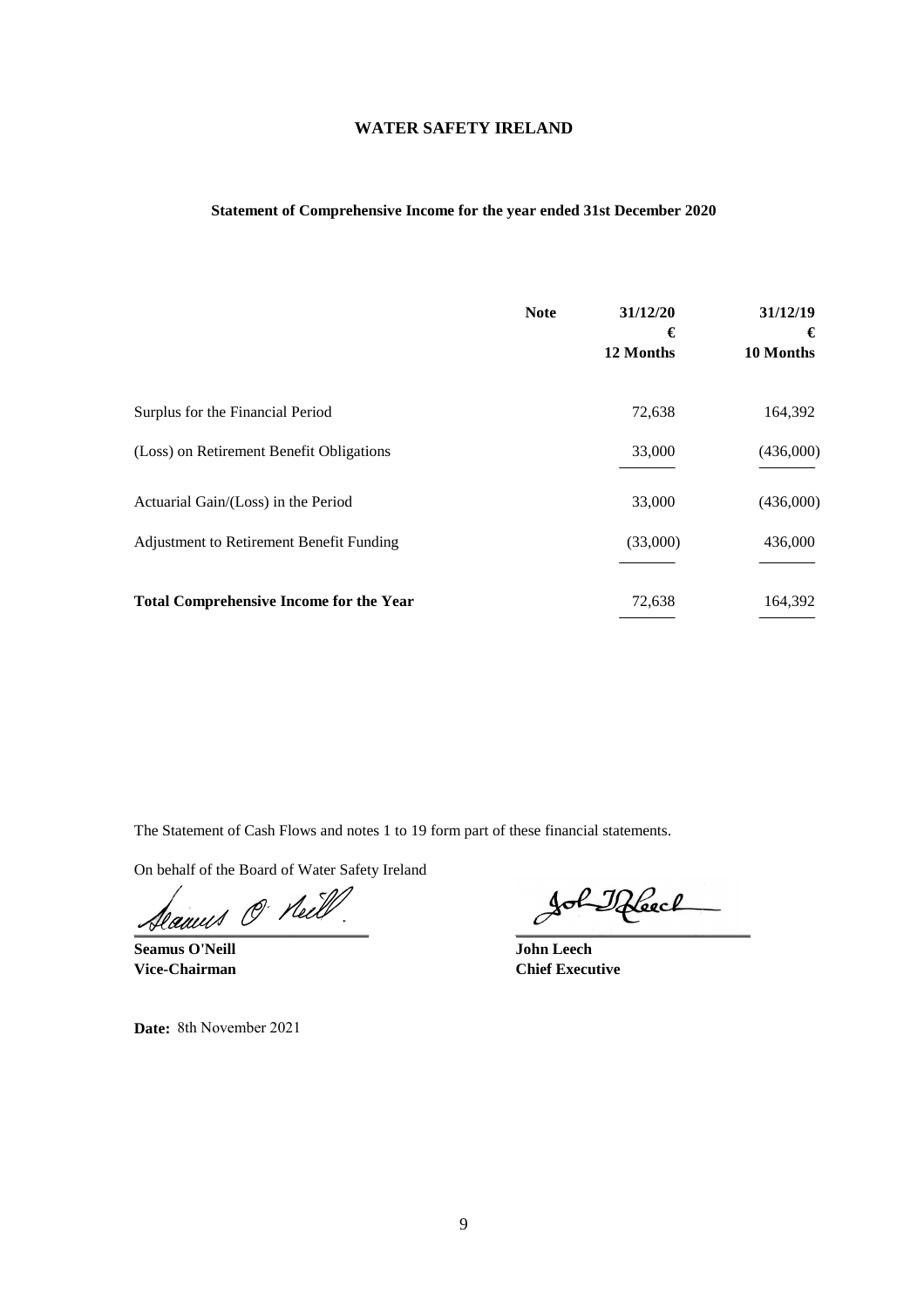### **Statement of Financial Position as at 31st December 2020**

|                                                             | <b>Note</b>     | 31st Dec '20<br>€ | 31st Dec '19<br>€ |
|-------------------------------------------------------------|-----------------|-------------------|-------------------|
| <b>Fixed Assets</b>                                         |                 |                   |                   |
| Property, plant & equipment                                 | 8               | 179,017           | 226,534           |
| <b>Current Assets</b>                                       |                 |                   |                   |
| Inventory                                                   | 9               | 12,094            | 9,714             |
| Receivables                                                 | 10              | 125,184           | 72,520            |
| Cash and Cash Equivalents                                   |                 | 588,612           | 658,189           |
|                                                             |                 | 725,890           | 740,423           |
| Current Liabilities - (amounts falling due within one year) |                 |                   |                   |
| Payables                                                    | 11              | (47, 474)         | (134, 645)        |
| <b>Net Current Assets</b>                                   |                 | 678,416           | 605,778           |
| <b>Total Assets Less Current Liabilities</b>                |                 | 857,433           | 832,312           |
| Long Term Liabilities - amounts falling due after one year  |                 |                   |                   |
| Deferred Retirement Benefit Funding Asset                   | 13c             | 2,862,000         | 2,794,000         |
| <b>Retirement Benefit Obligations</b>                       | 13 <sub>b</sub> | (2,862,000)       | (2,794,000)       |
| <b>Total Net Assets</b>                                     |                 | 857,433           | 832,312           |
| <b>Representing</b>                                         |                 |                   |                   |
| Capital Account                                             | 12              | 179,018           | 226,535           |
| <b>Retained Revenue Reserves</b>                            |                 | 678,415           | 605,777           |
|                                                             |                 | 857,433           | 832,312           |
|                                                             |                 |                   |                   |

The statement of cash flows and notes 1 to 19 form part of these financial statements.

On behalf of the Board of Water Safety Ireland

Seauns O Neill

**Seamus O'Neill John Leech**

**Vice-Chairman Chief Executive**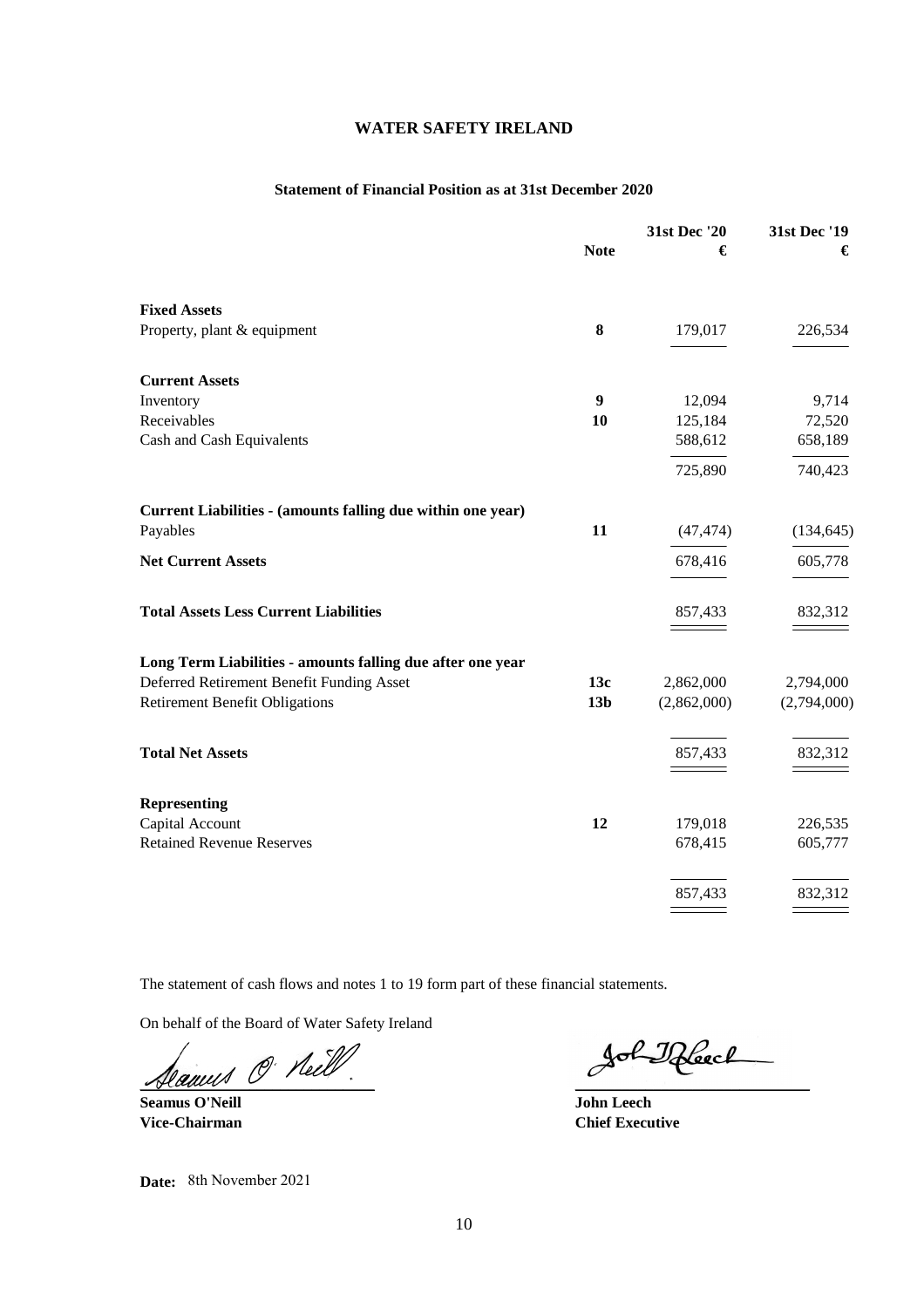## **Statement of Cash Flows For the Year Ended the 31st December 2020**

|                                                            | 31st Dec '20 | 31st Dec '19 |  |
|------------------------------------------------------------|--------------|--------------|--|
|                                                            | €            | €            |  |
|                                                            | 12 Months    | 10 Months    |  |
| <b>Net Cash Flows from Operating Activities</b>            |              |              |  |
| Excess Expenditure over Income                             | 72,638       | 164,392      |  |
| Depreciation                                               | 58,596       | 52,456       |  |
| Reverse transfer to capital account                        | (47,517)     | (50, 842)    |  |
| (Increase) in inventory                                    | (2,380)      | (3,541)      |  |
| (Increase) /Decrease in receivables                        | (52, 664)    | 69,652       |  |
| (Decrease)/Increase in payables                            | (87,171)     | 72,524       |  |
| <b>Net Cash (Outflow)/Inflow from Operating Activities</b> | (58, 498)    | 304,641      |  |
| <b>Cash Flows from Investing Activities</b>                |              |              |  |
| Payments to acquire property, plant & equipment            | (11,079)     | (1,614)      |  |
| <b>Net Cash Flows from Investing Activities</b>            | (11,079)     | (1,614)      |  |
|                                                            |              |              |  |
| Net (Decrease)/Increase in Cash and Cash Equivalents       | (69, 577)    | 303,027      |  |
| Cash and Cash Equivalents at 1st January 2020              | 658,189      | 355,162      |  |
|                                                            | 588,612      | 658,189      |  |
| Cash and Cash Equivalents at 31st December 2020            |              |              |  |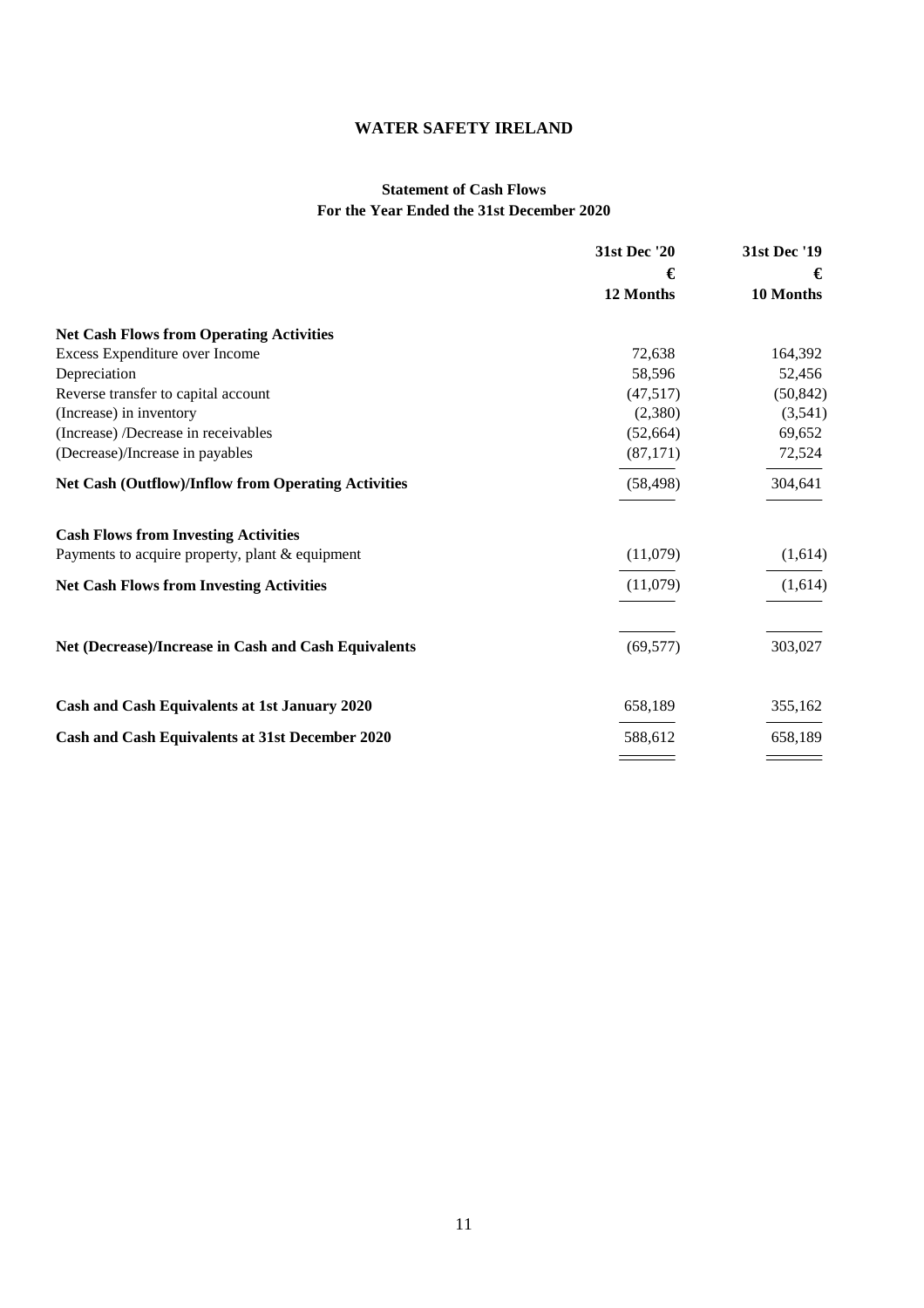#### **Notes to the Financial Statements for the year ended the 31st December 2020**

### **1. Accounting Policies**

The basis of accounting and significant accounting policies adopted by Water Safety Ireland are set out below. They have all been applied consistently throughout the year and for the preceding period.

### **a) General Information**

On the 18th of February 2019 in accordance with Statutory Instruments 54, 55 & 56 of 2019, "Irish Water Safety" was dissolved under the Local Government Act 2012 and the Irish Water Safety (Establishment) Order 2006 (S.I. No. 389 of 2006) revoked accordingly. The staff, assets, rights and obligations of the Council were transferred to Water Safety Ireland in accordance with the Order.

Water Safety Ireland was set up under the Water Safety Ireland Establishment Order 2019, with a head office at The Long Walk, Galway.

Water Safety Ireland's primary objectives are set out in section 11 of the Water Safety Ireland (Establishment) Order 2019 are as follows:

- the promotion of public awareness of water safety,
- the promotion of measures, including the advancement of education, related to the prevention of accidents in water,
- the provision of instruction in water safety, rescue, swimming, resucitation and recovery drills,
- the promotion of efficiency and standardisation of the lifeguard service,
- the establishment of national standards for lifeguards, lifesaving and water safety, and
- such other services relating to water safety as the Minister may from time to time require, direct or determine.

#### **b) Statement of Compliance**

The financial statements of Water Safety Ireland for the year ended 31st December 2020 have been prepared in accordance with FRS 102, the financial reporting standard applicable in the UK and Ireland issued by the Financial Reporting Council (FRC), as promulgated by Chartered Accountants Ireland.

### **c) Period of Accounts**

The financial statements cover the year to the 31st December 2020. The comparative figures are for the period 18th February 2019 to 31st December 2019.

### **d) Basis of Preparation**

The financial statements have been prepared under the historical cost convention, except for certain assets and liabilities that are measured at fair values as explained in the accounting policies below. The financial statements are in the form approved by the Minister for Rural and Community Development, with the consent of the Minister for Public Expenditure and Reform under the Water Safety Ireland Establishment Order 2019 (S.I. 56 of 2019). The following accounting policies have been applied consistently in dealing with items which are considered material in relation to Water Safety Ireland's financial statements.

#### **e) Revenue**

(1) Oireachtas Grants are recognised on a cash receipt basis.

(2) Contributions are received from local authorities in relation to services provided and are recognised on a cash receipts basis.

(3) Other income comprising sales of water safety manuals, provision of courses and membership are recognised on an accruals basis.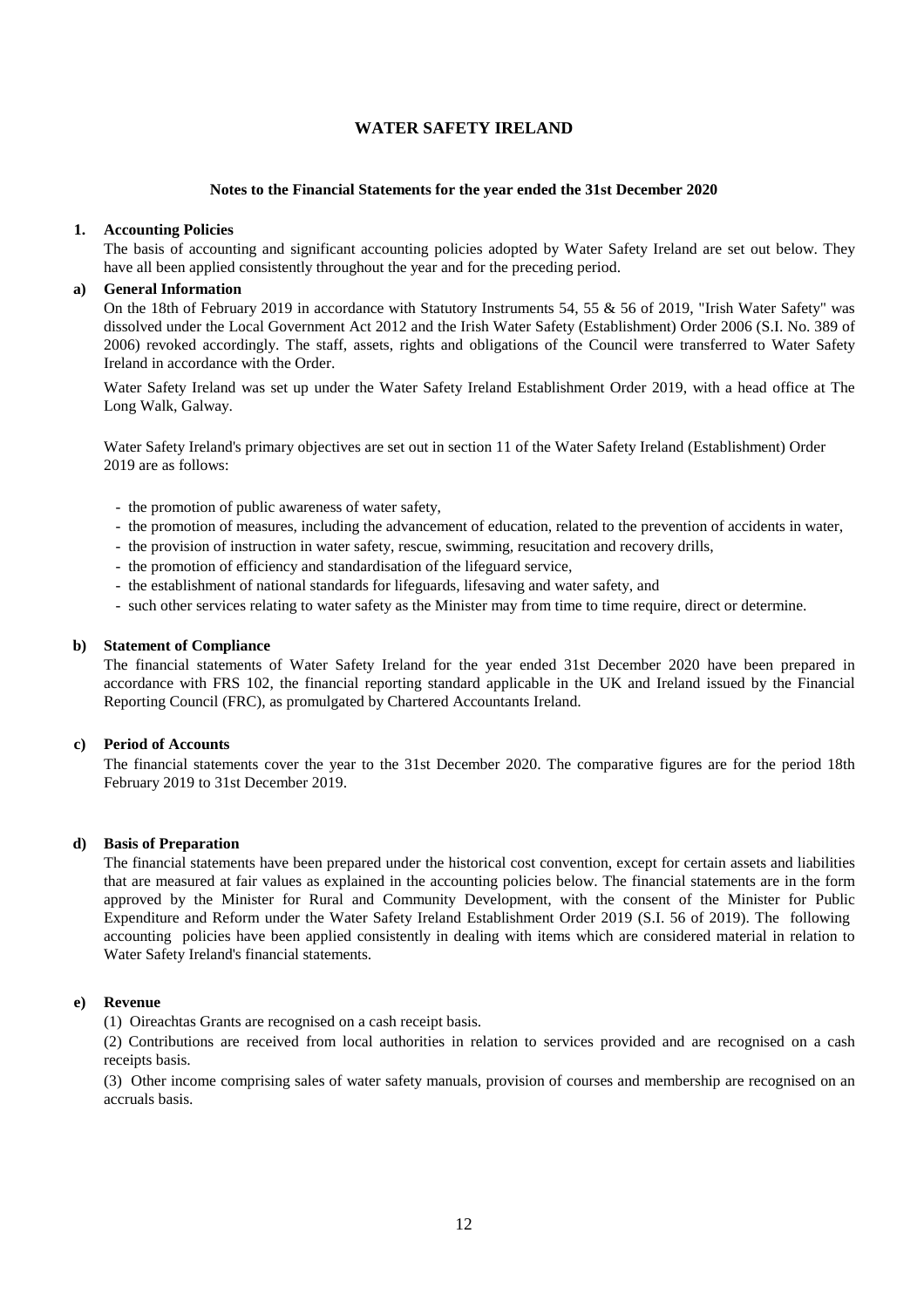#### **Notes to the Financial Statements for the year ended the 31st December 2020**

### **f) Functional and Presentation Currency**

Items included in the financial statements of the company are measured using the currency of the primary economic environment in which the company operates ("the functional currency"). The financial statements are presented in euro, which is the company's functional and presentation currency and is denoted by the symbol  $\mathbb{F} \mathbb{C}^n$ .

### **g) Property, Plant & Equipment**

Fixed Assets are shown at cost. Depreciation is provided on a straight-line basis as follows:

| Leasehold Improvements                  | 21 years |                  |
|-----------------------------------------|----------|------------------|
| Office Equipment                        | 5 years  |                  |
| Computer Equipment                      | 3 years  |                  |
| Motor Vehicles                          | 5 years  |                  |
| Promotional Equipment                   | 10 years |                  |
| Outlays on Computer Software & Hardware | Nil.     | (Uncommissioned) |

Artworks donated to Water Safety Ireland over a number of years were valued by an independent valuer during 2006 and are included in the financial statements at this valuation. Artworks are not depreciated, as the Council believes that they are unlikely to suffer a loss in value.

### **h) Inventory**

Inventory consists of goods for resale, and is recognised in the financial statements at the lower of Cost and Net Realisable Value (NRV). Cost is calculated on a first-in-first-out (FIFO) basis and includes all purchase costs. NRV is the selling price (actual or estimated) less all necessary completion costs.

#### **i) Receivables**

Receivables are recognised at fair value, less a provision for doubtful debts. The provision for doubtful debts is a specific provision, and is established when there is objective evidence that Water Safety Ireland will not be able to collect all amounts owed to it. All movements in the provision for doubtful debts are recognised in the Statement of Income and Expenditure and Retained Revenue Reserves.

### **j) Operating Leases**

Rental expenditure under operating leases is recognised in the Statement of Income and Expenditure and Retained Revenue Reserves over the life of the lease. Expenditure is recognised on a straight-line basis over the lease period, except where there are rental increases linked to the expected rate of inflation, in which case these increases are recognised when incurred. Any lease incentives received are recognised over the life of the lease.

### **k) Capital Account**

The capital account represents the unamortised value of income used for capital purposes.

### **l) Employee Benefits**

#### Short-term Benefits

Short term benefits such as holiday pay are recognised as an expense in the period, and benefits that are accrued at period-end are included in the Payables figure in the Statement of Financial Position.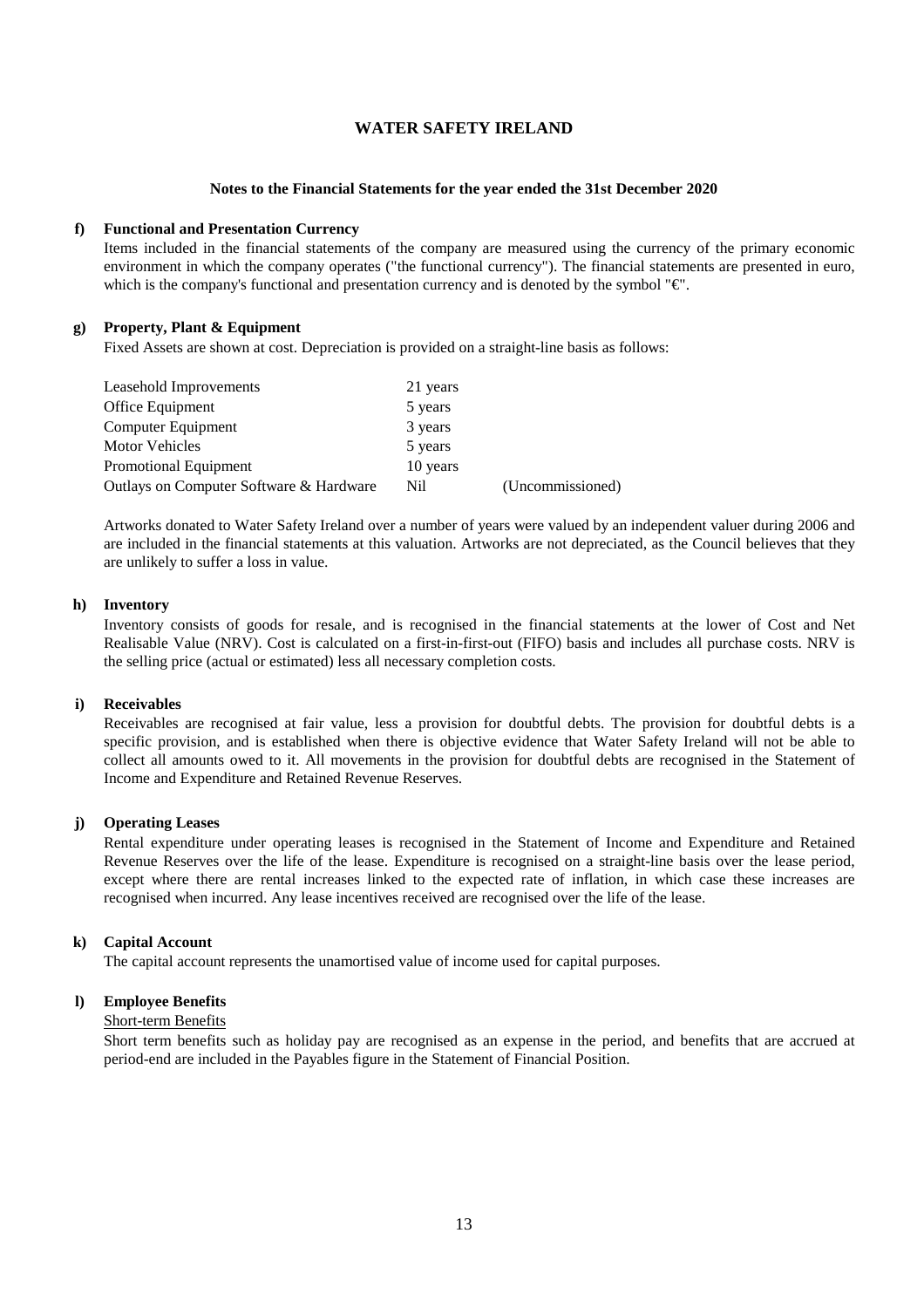#### **Notes to the Financial Statements for the year ended the 31st December 2020**

#### **m) Retirement Benefits**

Under the Water Safety Establishing Order 2019, schemes and regulations made under the Local Government (Superannuation) Act 1980 (No. 8 of 1980) apply to Water Safety Ireland as if it were a Local Authority.

Water Safety Ireland operates a defined benefits scheme which is funded annually on a pay as you go basis from monies available to it, including monies provided by the Department of the Environment, Community and Local Government and from contributions deducted from staff salaries.

Pension Scheme liabilities are measured on an actuarial basis using the projected unit method.

Pension costs reflect pension benefits earned by employees in the period and are shown net of staff pension contributions which are retained by Water Safety Ireland. An amount corresponding to the pension charge is recognised as income to the extent that it is recoverable and offset by grants received in the year to discharge pension payments.

Actuarial gains or losses arising on scheme liabilities are reflected in the Statement of Comprehensive Income and a corresponding adjustment is recognised in the amount recoverable from the Department of Environment, Community and Local Government.

The financial statements reflect, at fair value, the assets and liabilities arising from Irish Water Safety's pension obligations and any related funding, and recognises the costs of providing pension benefits in the accounting periods in which they are earned by employees. Retirement benefit scheme liabilities are measured on an actuarial basis using the projected unit credit method.

#### **n) Water Safety Committees**

The Council also makes funding available to the Water Safety Committees for small local projects. Unspent, grant funding is retained by the WSAC's for use on local projects the following year.

Committees, which are responsible for the organisation of water safety activities at local level, undertake local fundraising activities. Fundraising income is retained by the Water Safety Committees to finance local activities. Financial transactions of these Committees are not incorporated into these accounts.

A summary is included at Note 18.

## **o) Critical Accounting Judgements and Estimates**

The preparation of the financial statements requires management to make judgements, estimates and assumptions that affect the amounts reported for assets and liabilities as at the balance sheet date and the amounts reported for revenues and expenses during the period. However, the nature of estimation means that actual outcomes could differ from those estimates. The following judgements have had the most significant effect on amounts recognised in the financial statements.

#### Retirement Benefit Obligation

The assumptions underlying the actuarial valuations for which the amounts recognised in the financial statements are determined (including discount rates, rates of increase in future compensation levels, mortality rates and healthcare cost trend rates) are updated annually based on current economic conditions, and for any relevant changes to the terms and conditions of the pension and post-retirement plans.

The assumptions can be affected by:

- (i) the discount rate, changes in the rate of return on high-quality corporate bonds
- (ii) future compensation levels, future labour market conditions

\*\*\*\*\*\*\*\*\*\*\*\*\*\*\*\*\*\*\*\*\*\*\*\*\*\*\*\*\*\*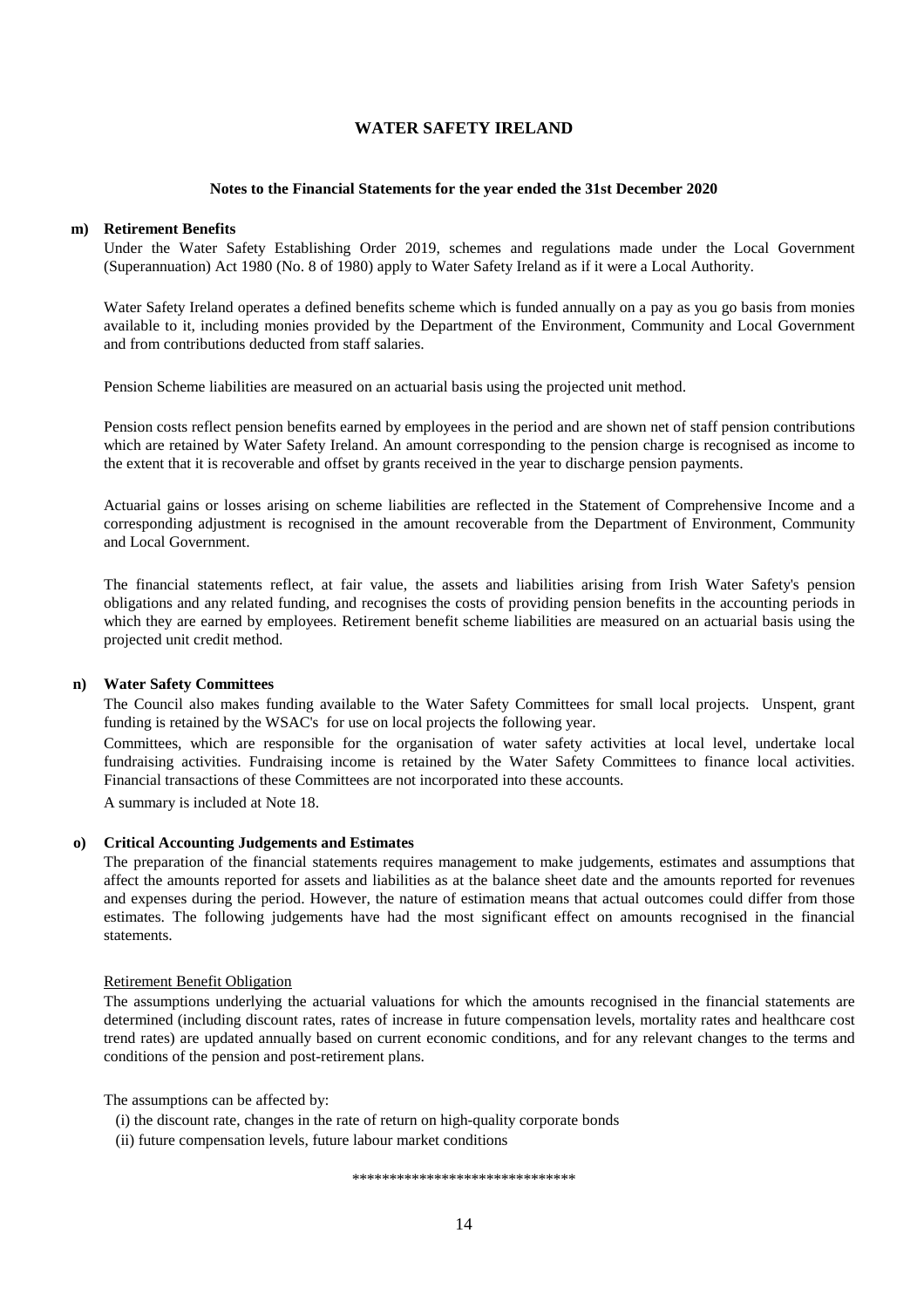## **Notes to the Financial Statements for the year ended the 31st December 2020**

| <b>Note 2. Oireachtas Grants</b>                  |                                                                  | 31/12/20<br>€<br>12 Months | 31/12/19<br>€<br>10 Months |
|---------------------------------------------------|------------------------------------------------------------------|----------------------------|----------------------------|
| Subhead E.13                                      | Department of Environment Community and Local Government Vote 25 | 1,154,000                  | 1,036,133                  |
| <b>Operating Grant</b><br><b>Additional Grant</b> | Note 6a                                                          | 654,000<br>500,000         | 532,133<br>504,000         |

During the year Water Safety Ireland received €500,000 from the Department of Environment, Community & Local Government. The funds are ring fenced for the specific purpose of promoting Water Safety Ireland and in particular projects that target population segments at risk of drowning with tailored national and provincial awareness campaigns. The related expenditure is disclosed in Note 6.

|         |                                                 | 31/12/20 | 31/12/19 |
|---------|-------------------------------------------------|----------|----------|
| Note 3. | <b>Other Income</b>                             | €        | €        |
|         | <b>Sales</b>                                    | 93,507   | 314,104  |
|         | Membership                                      | 51,797   | 48,799   |
|         | <b>Ring Buoy Contribution</b>                   | 33,000   | 33,000   |
|         | Sponsorship                                     | 6,592    | 1,850    |
|         | Other Income                                    | 19,686   | 20,188   |
|         | Competition Income                              | 8,060    | 71,435   |
|         |                                                 | 212,642  | 489,376  |
|         |                                                 | 31/12/20 | 31/12/19 |
| Note 4. | <b>Administration Expenses</b>                  | €        | €        |
|         | Remuneration and other pay costs<br>Note $4(a)$ | 492,672  | 375,549  |
|         | <b>Retirement Benefit Costs</b><br>Note $13(a)$ | 89,543   | 97,022   |
|         | <b>Staff Training</b>                           | 2,040    | 1,280    |
|         | Rent, Rates, Light and Heat                     | 29,859   | 27,783   |
|         | Insurance                                       | 78,582   | 46,494   |
|         | Stationery                                      | 2,365    | 9,135    |
|         | Postage and Telephone                           | 21,886   | 21,746   |
|         | Maintenance and Cleaning                        | 52,159   | 42,990   |
|         | <b>Audit Fee</b>                                | 13,200   | 9,000    |
|         | Accountancy                                     | 4,399    | 4,705    |
|         | Legal & Other Professional Fees                 | 43,286   | 8,883    |
|         | <b>Bank Charges</b>                             | 664      | 706      |
|         | Miscellaneous Administration Expenses           | 2,643    | 8,004    |
|         | Depreciation                                    | 58,596   | 52,456   |
|         |                                                 | 891,894  | 705,753  |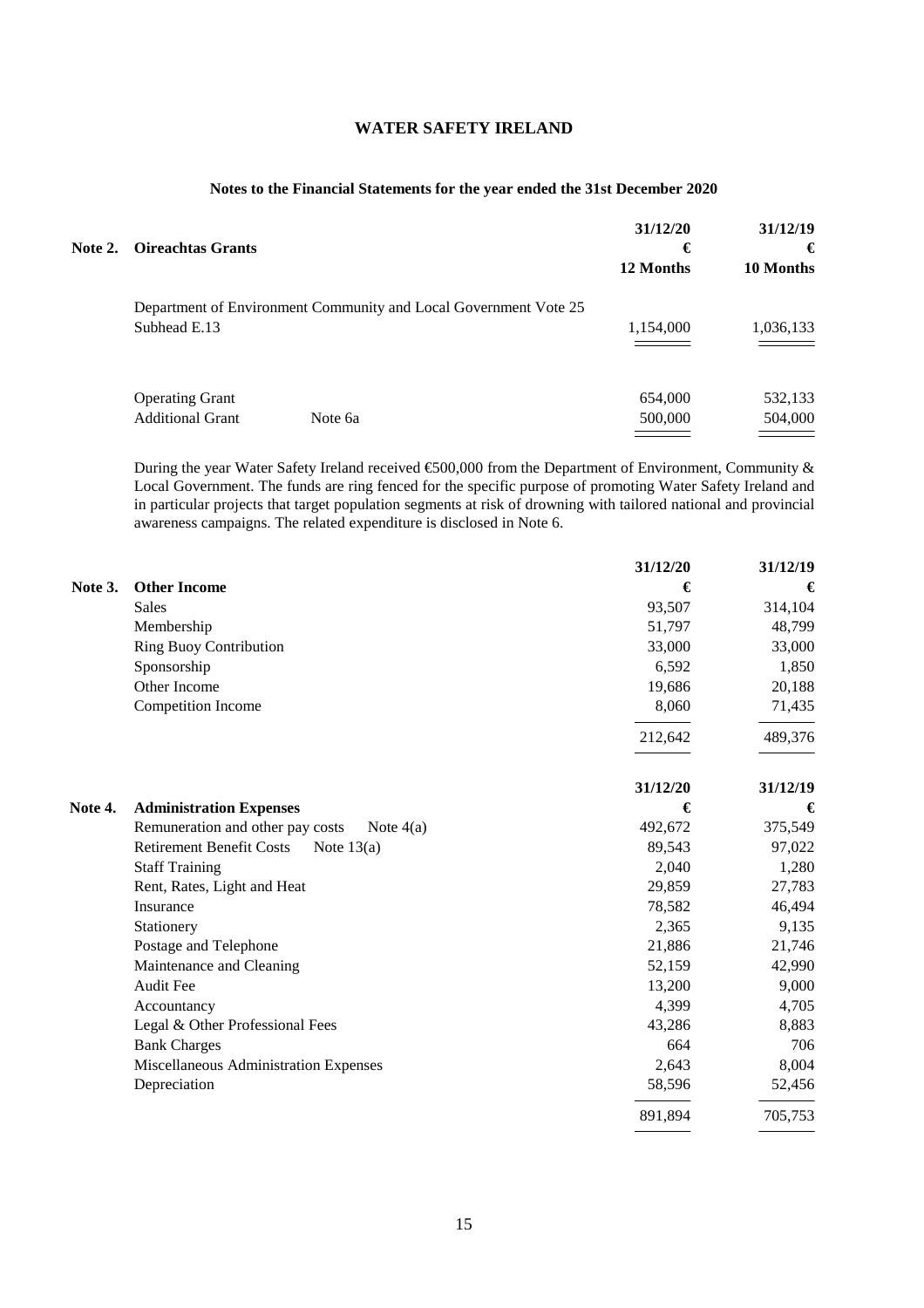## **Notes to the Financial Statements for the year ended 31st December 2020**

#### **Note 4a. Remuneration & Other Pay Costs (a) Aggregate Employee Benefits**

| $(a)$ $\Delta_{\mathbf{S}}$ $\Delta_{\mathbf{S}}$ $\Delta_{\mathbf{S}}$ $\Delta_{\mathbf{S}}$ $\Delta_{\mathbf{S}}$ $\Delta_{\mathbf{S}}$ $\Delta_{\mathbf{S}}$ $\Delta_{\mathbf{S}}$ $\Delta_{\mathbf{S}}$ $\Delta_{\mathbf{S}}$ | 31/12/20  | 31/12/19  |  |
|-----------------------------------------------------------------------------------------------------------------------------------------------------------------------------------------------------------------------------------|-----------|-----------|--|
|                                                                                                                                                                                                                                   | €         | €         |  |
|                                                                                                                                                                                                                                   | 12 Months | 10 Months |  |
| <b>Short Term Benefits</b>                                                                                                                                                                                                        | 445,743   | 339,397   |  |
| <b>Termination Benefits</b>                                                                                                                                                                                                       |           |           |  |
| <b>Retirement Benefit Costs</b>                                                                                                                                                                                                   | 89.543    | 97,022    |  |
| <b>Employers Contribution to Social Welfare</b>                                                                                                                                                                                   | 46,929    | 36,152    |  |
|                                                                                                                                                                                                                                   | 582,215   | 472.571   |  |

The total number of staff employed at the year end was 10 (31/12/19 : 10)

## **(b) Staff Short-Term Benefits**

|                          | 31/12/20 | 31/12/19 |
|--------------------------|----------|----------|
|                          | €        | €        |
| <b>Basic Pay</b>         | 445,743  | 339,397  |
|                          | 445,743  | 339,397  |
| (c) Termination Benefits |          |          |

|                                                                  | 31/12/20 | 31/12/19 |
|------------------------------------------------------------------|----------|----------|
|                                                                  |          | €        |
| Termination benefits charged to the Income & Expenditure Account | -        |          |
|                                                                  |          |          |
|                                                                  | -        |          |
|                                                                  |          |          |

### **(d) Key Management Personnel**

Key management personnel in Water Safety Ireland consists of the Council and the Chief Executive Officer.

| 31/12/20 | 31/12/19 |
|----------|----------|
| €        | €        |
| 99,850   | 85,833   |
| 99,850   | 85,833   |
|          |          |

The Chairman of the Council received a stipend of  $\epsilon$ 8,972 in the period (31/12/2019 -  $\epsilon$ 7,764). No other Council Member received any fees in the year or the previous period.

### **(e) Chief Executive Officer Salary and Benefits**

The CEO remuneration package for the financial year was as follows:

|                  | 31/12/20 | 31/12/19 |  |
|------------------|----------|----------|--|
|                  | €        | €        |  |
| <b>Basic Pay</b> | 90,878   | 78,069   |  |
|                  | 90,878   | 78,069   |  |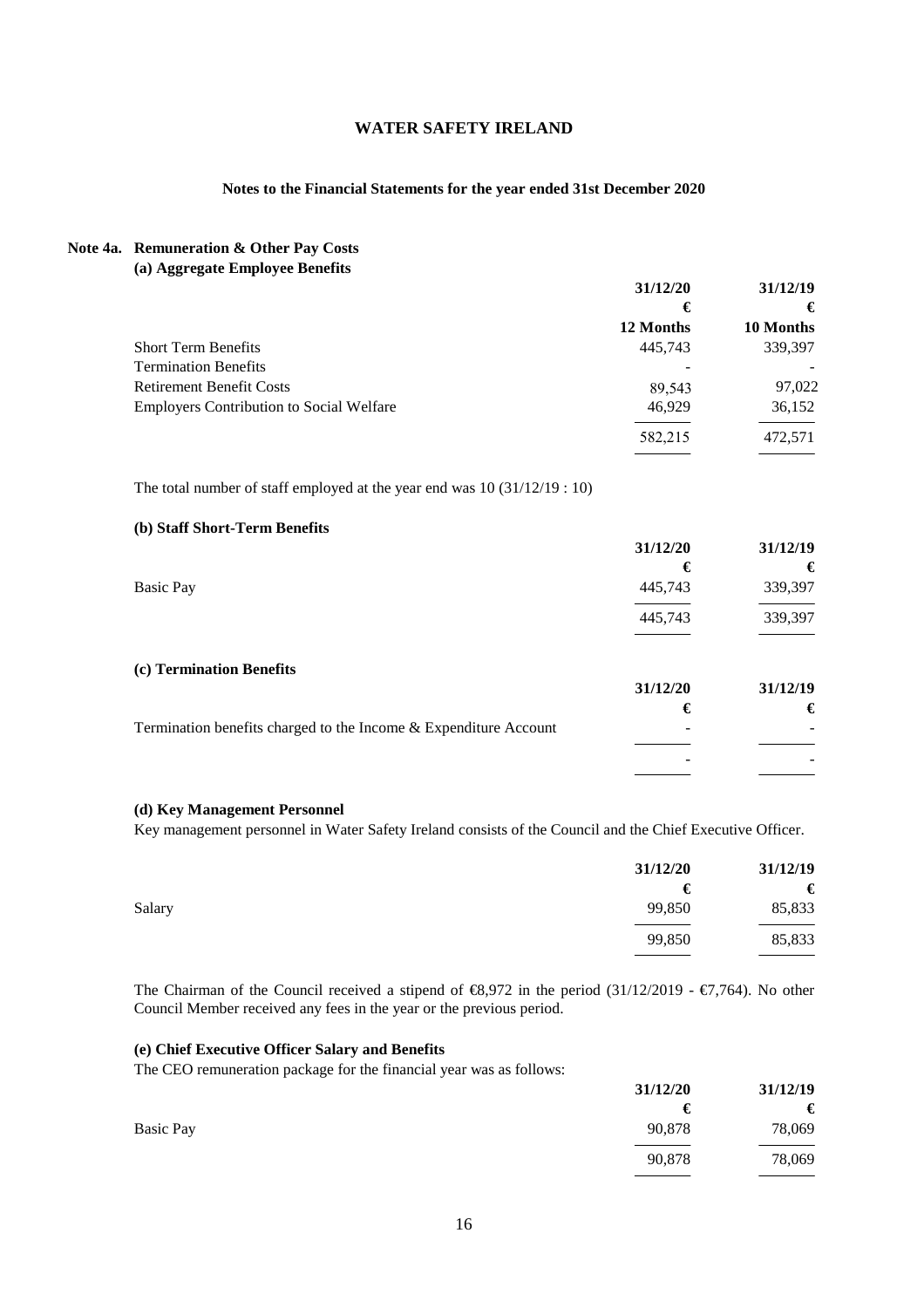#### **Notes to the Financial Statements for the year ended the 31st December 2020**

The Chief Executive's pension entitlements do not extend beyond the standard entitlements in the public sector defined benefit superannuation scheme.

#### **Pension Levy Deductions**

Pension related deductions of  $\text{\textsterling}13,825$  (31/12/19 -  $\text{\textsterling}15,978$ ) were made from staff salaries and paid over to both the Department of the Environment, Community and Local Government and the Department of Justice.

#### **Salary Range**

The number of employees whose total employee benefits for the reporting year fell within the bands below were:

|                | <b>Employment Benefit Range</b>        | <b>Number of Employees</b> |                       |  |
|----------------|----------------------------------------|----------------------------|-----------------------|--|
|                |                                        | 31/12/20<br>12 Months      | 31/12/19<br>10 Months |  |
|                | € $60,001 - $ €70,000                  | 2                          |                       |  |
|                | $€70,001 - €80,000$                    |                            | 1                     |  |
|                | €80,001 - €90,000                      |                            |                       |  |
|                | $€90,001 - €100,000$                   |                            |                       |  |
|                | €100,001 - €110,000                    |                            |                       |  |
|                |                                        |                            |                       |  |
|                |                                        | 3                          |                       |  |
|                |                                        | 31/12/20                   | 31/12/19              |  |
| <b>Note 5.</b> | <b>Travel and Subsistence Expenses</b> | €                          | €                     |  |
|                | Council                                | 3,685                      | 29,081                |  |
|                | <b>Committees and Commissions</b>      | 4,530                      | 38,026                |  |
|                | Office                                 | 8,123                      | 33,614                |  |
|                | <b>Ring Buoy Inspectors</b>            | 24,659                     | 20,406                |  |
|                | <b>International Travel</b>            | 828                        | 7,072                 |  |
|                | Other Travel                           | 15,648                     | 17,634                |  |
|                |                                        | 57,473                     | 145,833               |  |
|                |                                        |                            |                       |  |

The travel and subsistence expenses in the period include  $\epsilon$ 2,373 received by the Chairman (31/12/19 -€11,078) and €1,919 received by the Chief Executive (31/12/19 - €7,313). Amounts are calculated in accordance with relevant Department of Public Expenditure and Reform Travel & Subsistence Circulars.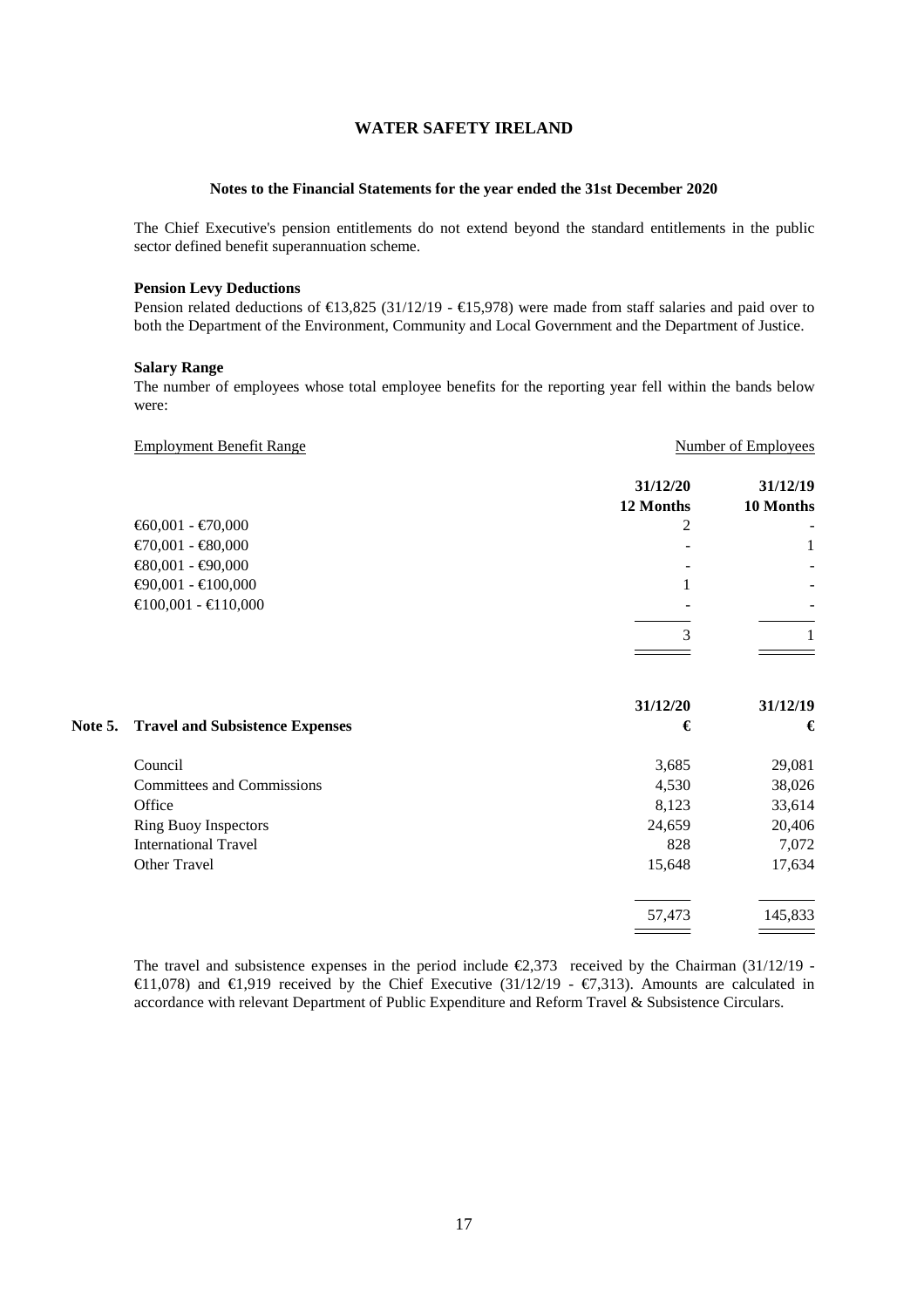## **Notes to the Financial Statements for the year ended 31st December 2020**

|          |                                                   | 31/12/20  | 31/12/19  |  |
|----------|---------------------------------------------------|-----------|-----------|--|
| Note 6.  | <b>Promotion, Publicity and Printing Expenses</b> | €         | €         |  |
|          |                                                   | 12 Months | 10 Months |  |
|          | <b>Advertising and Press Cuttings</b>             | 15,693    | 28,585    |  |
|          | Promoting Irish Water Safety<br>Note 6a.          | 480,757   | 436,082   |  |
|          | <b>Education Development Officer - Expenses</b>   | 13,250    | 11,024    |  |
|          | Seminars and Training Courses                     | 32,482    | 59,734    |  |
|          | Non Saleable Books and Manuals                    | 1,949     | 6,723     |  |
|          | Purchase of Saleable Items                        | 22,210    | 61,523    |  |
|          | Memberships                                       | 4,544     | 3,397     |  |
|          |                                                   | 570,885   | 607,068   |  |
| Note 6a. | <b>Promoting Water Safety Ireland</b>             | €         | €         |  |
|          | Primary School Education Programme                | 118,827   | 291,761   |  |
|          | Communications - Newsletters and Online           | 106,274   | 18,172    |  |
|          | Press Campaigns                                   | 2,593     | 6,136     |  |
|          | Radio Campaigns                                   | 253,063   | 93,968    |  |
|          | <b>Television Campaigns</b>                       |           | 26,045    |  |
|          |                                                   | 480,757   | 436,082   |  |
| Note 7.  | <b>Special Projects</b>                           | €         | €         |  |
|          | Senior & Junior Surf and Pool Competition         | 8,758     | 46,951    |  |
|          | Life Saving Competitions Abroad                   | 7,411     | 45,709    |  |
|          |                                                   | 16,169    | 92,660    |  |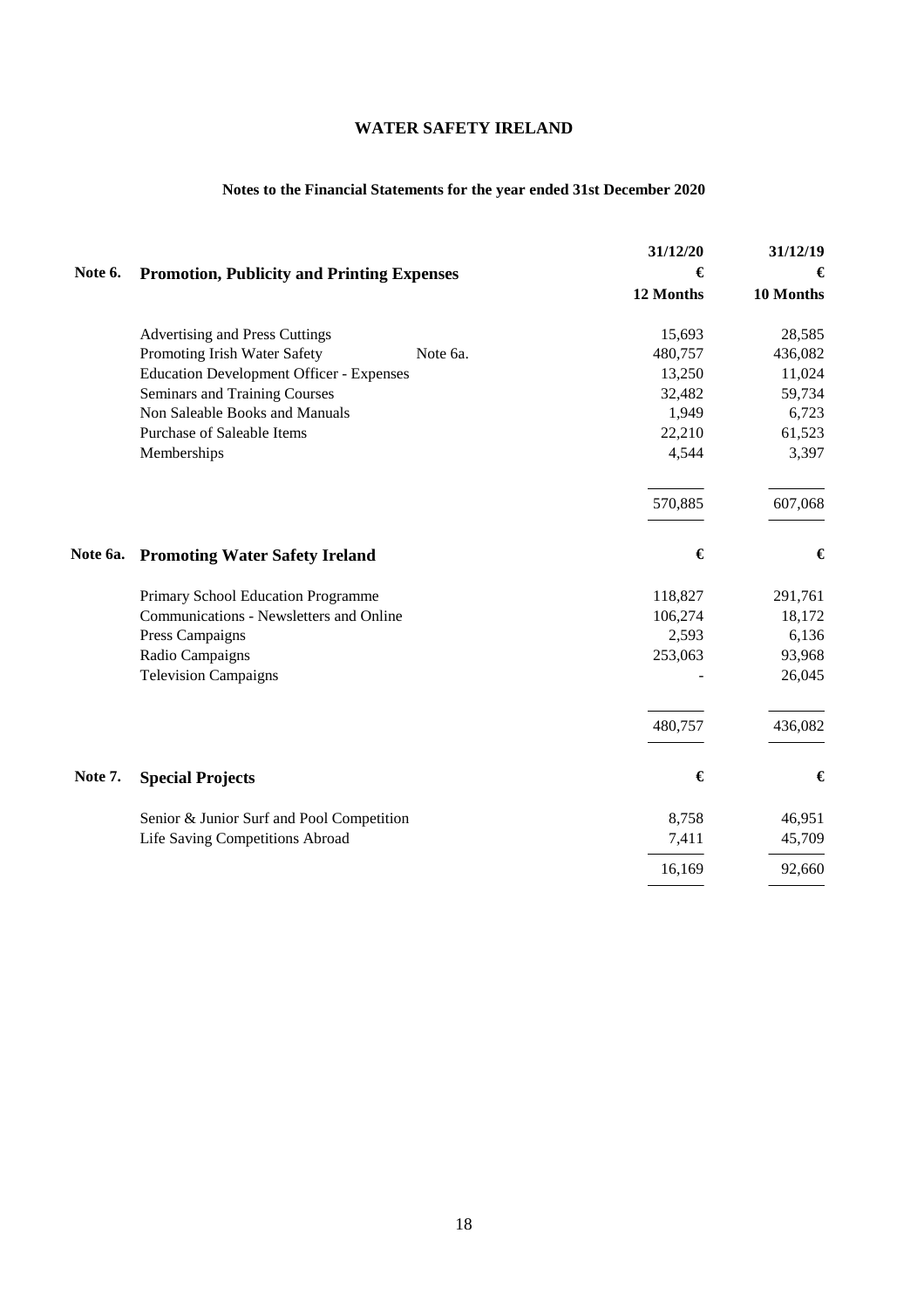## **Notes to the Financial statements for the year ended 31st December 2020**

## **Note 8. Property, Plant & Equipment**

|                          | Work in<br><b>Progress</b>            |        |                             | <b>Other</b>  |                          |                           |                          |                |
|--------------------------|---------------------------------------|--------|-----------------------------|---------------|--------------------------|---------------------------|--------------------------|----------------|
|                          | <b>Leasehold IT Software Computer</b> |        |                             | <b>Office</b> | Promotional              | Boats &                   | Art $\&$                 | <b>Total</b>   |
|                          | <b>Interest</b>                       |        | Project Equipment Equipment |               | Equipment                | <b>Vehicles Paintings</b> |                          |                |
|                          | €                                     | €      | €                           |               | €<br>€                   | €                         | €                        | €              |
| <b>Cost or Valuation</b> |                                       |        |                             |               |                          |                           |                          |                |
| Opening Balance 01/01/20 | 260,458                               | 32,622 | 81,711                      | 62,611        | 35,603                   | 248,704                   | 63,151                   | 784,860        |
| <b>Additions</b>         |                                       |        | 11,079                      |               |                          |                           |                          | 11,079         |
| Disposed                 |                                       |        |                             |               |                          |                           |                          |                |
| Closing Balance 31/12/20 | 260,458                               | 32,622 | 92,790                      | 62,611        | 35,603                   | 248,704                   |                          | 63,151 795,939 |
| <b>Depreciation</b>      |                                       |        |                             |               |                          |                           |                          |                |
| Opening Balance 01/01/20 | 247,959                               |        | 78,656                      | 62,611        | 35,603                   | 133,497                   |                          | 558,326        |
| Disposed                 |                                       |        |                             |               |                          |                           |                          |                |
| Charge For Year          | 12,398                                | -      | 6,139                       |               |                          | 40,059                    |                          | 58,596         |
| Closing Balance 31/12/20 | 260,357                               |        | 84,795                      | 62,611        | 35,603                   | 173,556                   | $\overline{\phantom{0}}$ | 616,922        |
| <b>Net Book Values</b>   |                                       |        |                             |               |                          |                           |                          |                |
| At 31 December 2020      | 101                                   | 32,622 | 7,995                       |               | $\overline{\phantom{a}}$ | 75,148                    | 63,151                   | 179,017        |
| At 31 December 2019      | 12,499                                | 32,622 | 3,055                       |               |                          | 115,207                   |                          | 63,151 226,534 |

Leasehold improvements pertain to fit out costs in the premises occupied by Water Safety Ireland. Artworks donated to Water Safety Ireland over a number of years are included above at valuation following an independent valuation carried out in May 2006 and is now viewed as the deemed cost.

During the period rescue boats were purchased with the aid of WSAC contributions.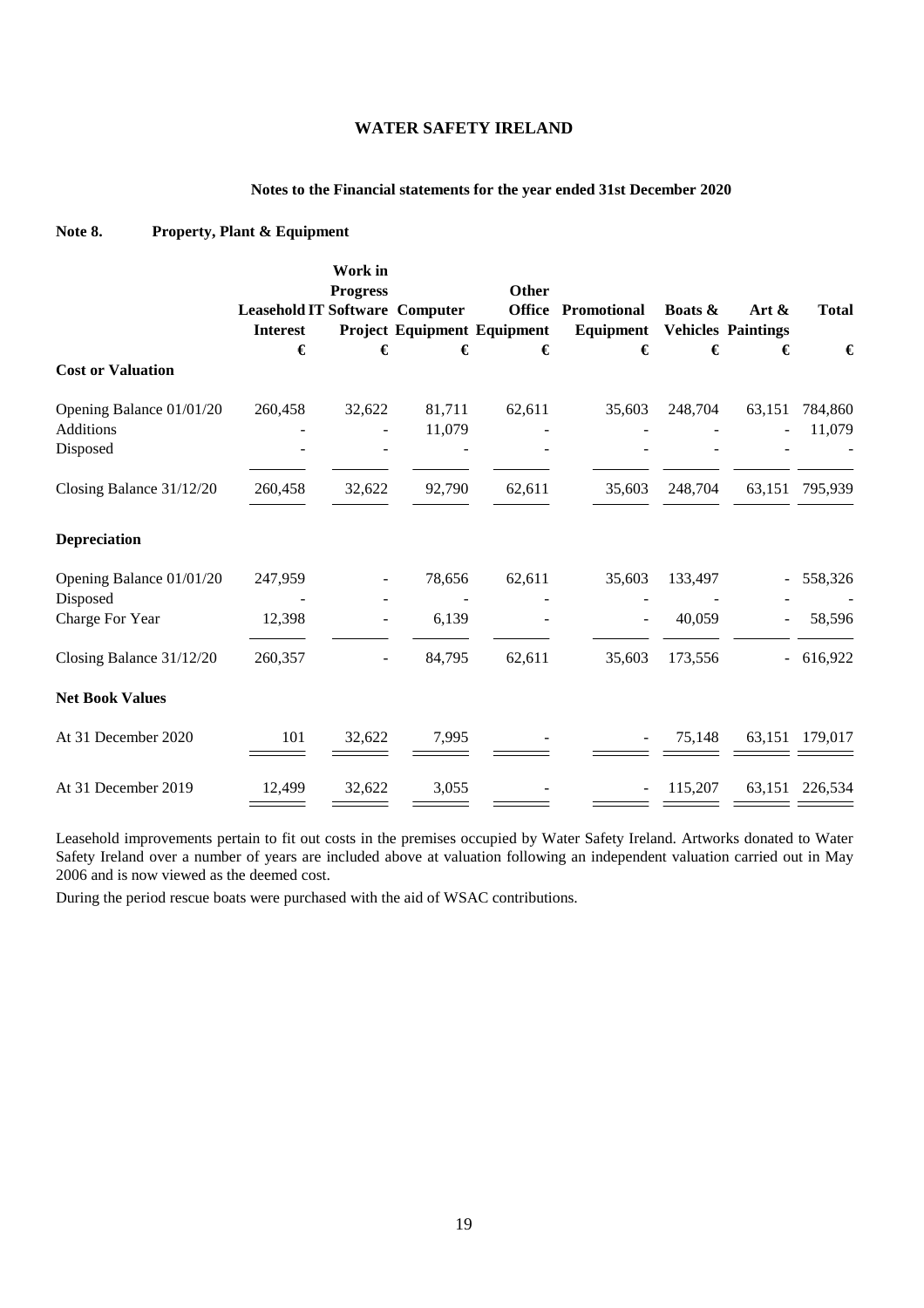## **Notes to the Financial statements for the year ended the 31st December 2020**

| Note 9.         | Inventory                   | 31/12/20<br>€ | 31/12/19<br>€ |
|-----------------|-----------------------------|---------------|---------------|
|                 |                             | 12 Months     | 10 Months     |
|                 | Stock of books and manuals  | 12,094        | 9,714         |
|                 |                             |               |               |
|                 |                             | 31/12/20      | 31/12/19      |
| <b>Note 10.</b> | <b>Receivables</b>          | €             | €             |
|                 | <b>Trade Debtors</b>        | 81,107        | 40,962        |
|                 | Other Debtors & Prepayments | 44,077        | 31,558        |
|                 |                             | 125,184       | 72,520        |
|                 |                             | 31/12/20      | 31/12/19      |
| <b>Note 11.</b> | <b>Payables</b>             | €             | €             |
|                 | <b>Trade Creditors</b>      |               | 65,934        |
|                 | Other Creditors & Accruals  | 47,474        | 68,711        |
|                 |                             | 47,474        | 134,645       |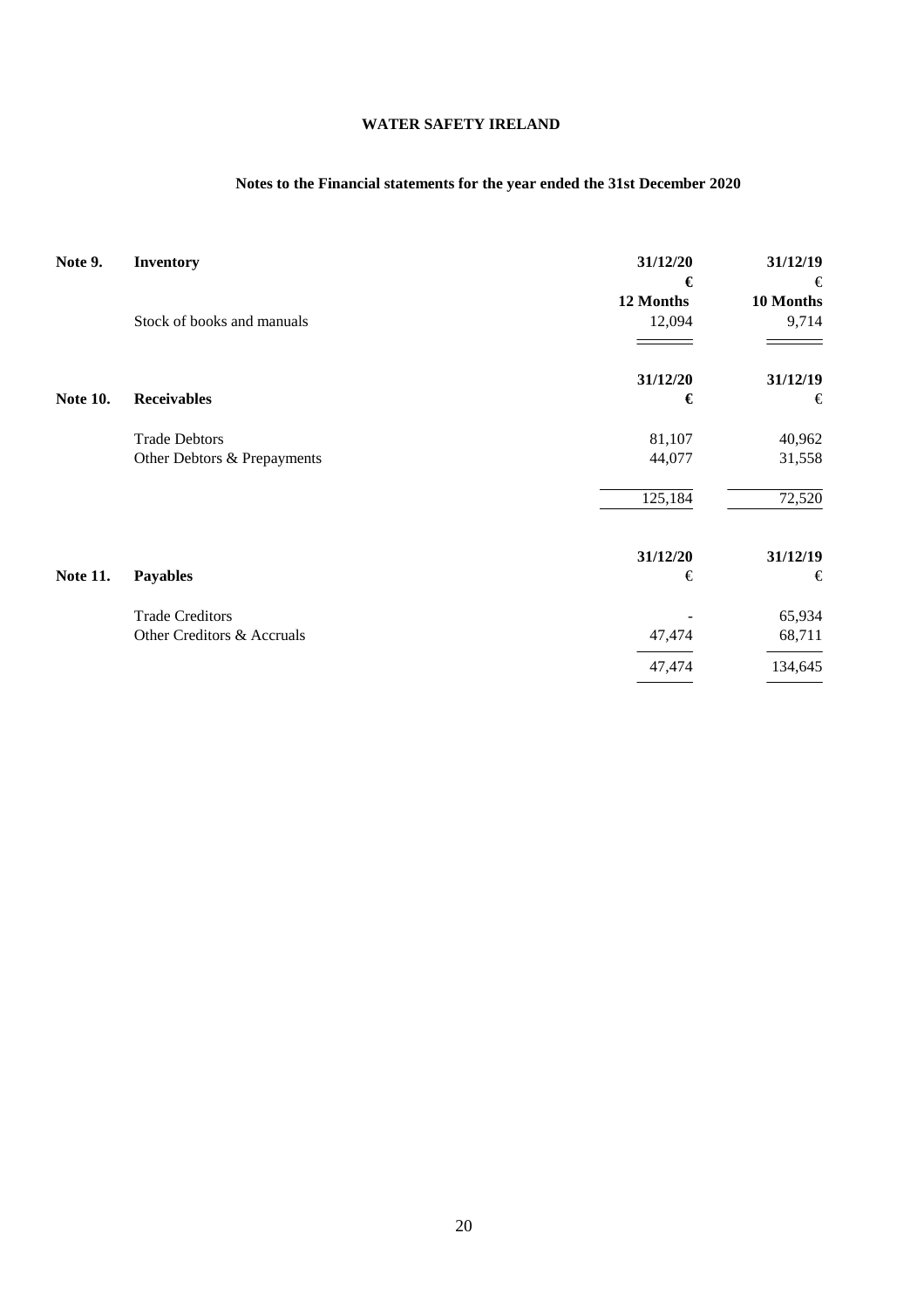## **Notes to the Financial statements for the year ended the 31st December 2020**

|                 |                                                                                 |                     | 31/12/20 |                    | 31/12/19  |
|-----------------|---------------------------------------------------------------------------------|---------------------|----------|--------------------|-----------|
| <b>Note 12.</b> | <b>Capital Account</b>                                                          | €                   | €        | €                  | €         |
|                 | Balance as at 1st January 2020                                                  |                     | 226,535  |                    | 277,377   |
|                 | Income Allocated for Capital Purposes<br>Amortisation in Line with Depreciation | 11,079<br>(58, 596) |          | 1.614<br>(52, 456) |           |
|                 | Transfer to Income & Expenditure Account                                        |                     | (47,517) |                    | (50, 842) |
|                 | Balance as at 31st December 2020                                                |                     | 179,018  |                    | 226,535   |

#### **Note 13. Retirement Benefit Costs**

**a. Analysis of Total Retirement Benefit Costs charged to the Statement of Expenditure and Retained Revenue Reserves.**

|                                                              | 31/12/20  | 31/12/19 |
|--------------------------------------------------------------|-----------|----------|
|                                                              | €         | €        |
| <b>Current Service Cost</b>                                  | 72,000    | 74,000   |
| Interest on Retirement Benefit Obligation Scheme Liabilities | 29,000    | 39,000   |
| <b>Employee Contributions</b>                                | (11, 457) | (15,978) |
|                                                              | 89.543    | 97,022   |
|                                                              |           |          |

## **b. Movement in Net Retirement Benefit Obligations Liability During the Financial Period**

|                                                    | 31/12/20  | 31/12/19  |
|----------------------------------------------------|-----------|-----------|
|                                                    | €         | €         |
| Net Retirement Benefit Obligation at 1st January   | 2,794,000 | 2,245,000 |
| <b>Current Service Cost</b>                        | 72,000    | 74,000    |
| Interest Cost                                      | 29,000    | 39,000    |
| Actuarial (Gain)/Loss                              | (33,000)  | 436,000   |
| Net Retirement Benefit Obligation at 31st December | 2,862,000 | 2,794,000 |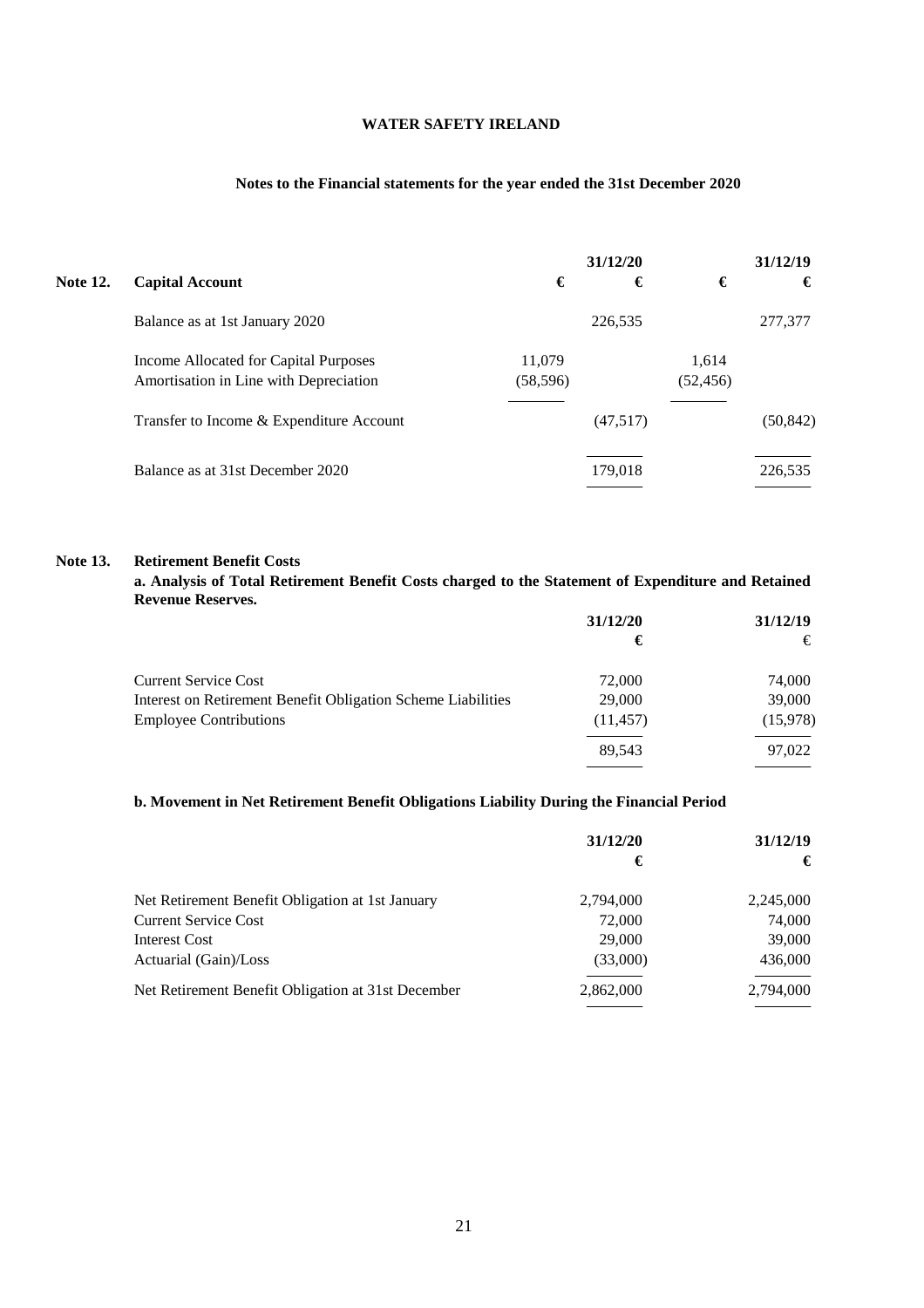#### **Notes to the Financial statements for the year ended the 31st December 2020**

#### **Note 13. Retirement Benefit Costs (Continued)**

#### **c. Deferred Funding for Retirement Benefit Obligations**

Water Safety Ireland recognises these amounts as an asset corresponding to the unfunded deferred liability for retirement benefit obligations on the basis of the set of assumptions described above and a number of past events. These events include the statutory basis for the establishment of the superannuation scheme, and the policy and practice currently in place in relation to funding public service retirement benefit obligations including contributions by employees and the annual estimates process. Water Safety Ireland has no evidence that this funding policy will not continue to meet such sums in accordance with current practice.

The Net Deferred Funding for Retirement Benefit Obligations recognised in Income and Expenditure Account was as follows:

|                                                                                                                                      | 31/12/20<br>€ | 31/12/19<br>€ |
|--------------------------------------------------------------------------------------------------------------------------------------|---------------|---------------|
| Funding Recoverable in Respect of Current Period Retirement Benefit Obligation Costs<br><b>State Grant Applied to Pay Pensioners</b> | 101.000       | 113,000       |
|                                                                                                                                      | 101,000       | 113,000       |

The deferred funding asset for retirement benefit obligations as at 31 December 2020 amounted to  $\epsilon$ 2,862,000 (31/12/2019: €2,794,000).

#### **d. History of defined benefit obligations**

|                             | 31/12/20 | 31/12/19 | 2017                                    | 2016 |
|-----------------------------|----------|----------|-----------------------------------------|------|
|                             |          |          | €                                       | €    |
| Defined benefit obligations |          |          | 2,862,000 2,794,000 2,060,000 1,300,000 |      |

#### **e. General description of the scheme**

The pension scheme is a defined benefit final salary pension arrangement with benefits and contributions defined by reference to current "model" public sector scheme regulations. The scheme provides a retirement benefit obligation (eightieths per year of service), a gratuity or lump sum (three eightieths per year of service) and spouse's and children's retirement benefit obligations. Normal Retirement Age is a member's 65th birthday, and pre 2004 members have an entitlement to retire without actuarial reduction from age 60. Retirement Benefit Obligations in payment (and deferment) normally increase in line with general public sector salary inflation.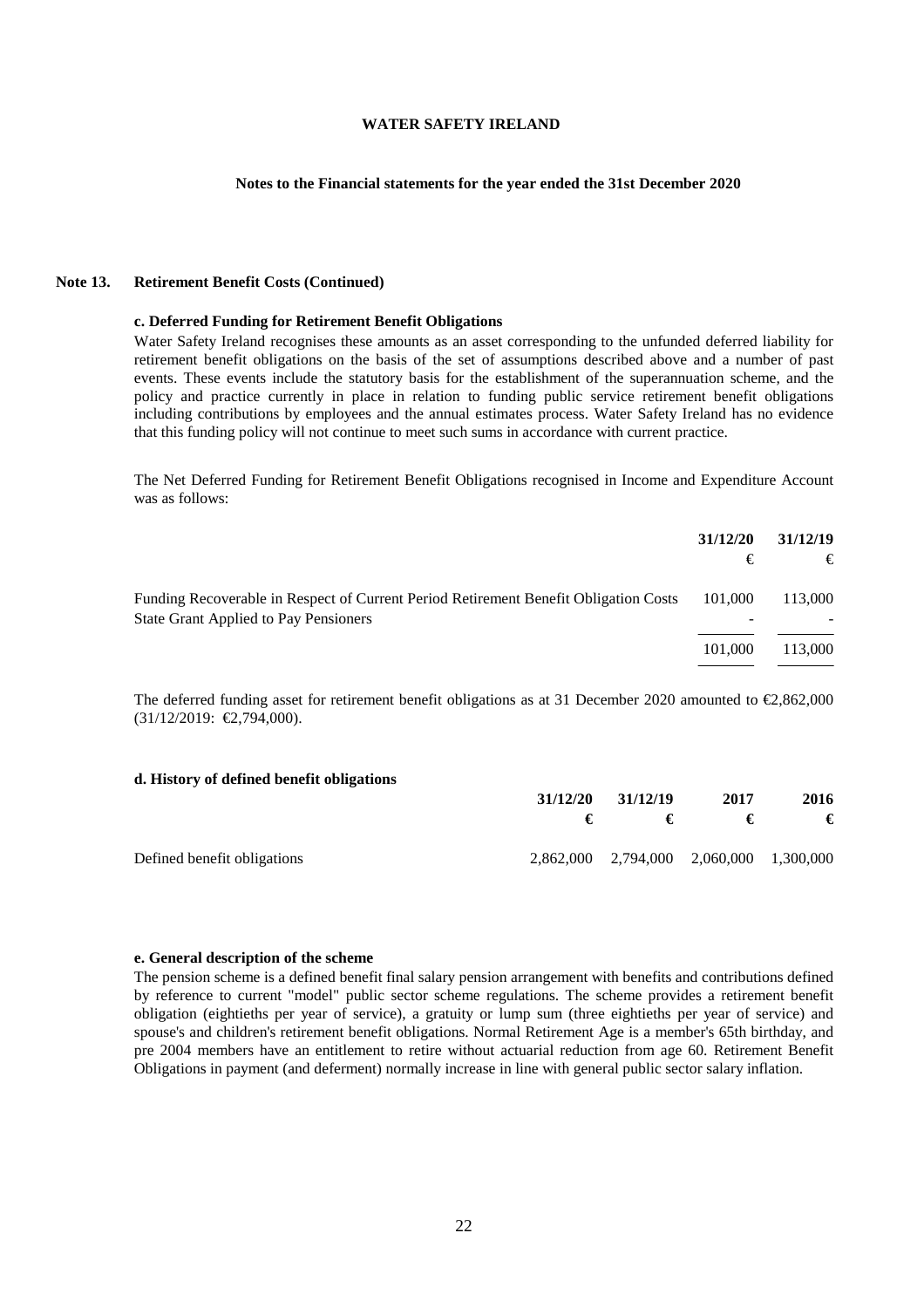### **Notes to the Financial statements for the year ended the 31st December 2020**

### **Note 13. Retirement Benefit Costs (Continued)**

The Valuation used for FRS102 - Retirement Benefits disclosures has been based on a full actuarial valuation by a qualified independent actuary taking account of the requirements of the FRS in order to assess the scheme liabilities at 31 December 2020.

**31/12/20 31/12/19**

The principal actuarial assumptions were as follows

| 31/12/20 | 31/12/19 |
|----------|----------|
| 2.5%     | 2.5%     |
| 2.00%    | 2.5%     |
| 0.80%    | 1.00%    |
| 1.75%    | 1.75%    |
|          |          |

### **f. Average life expectancy used to determine liabilities**

The average future life expectancy according to the mortality tables used to determine the pension liabilities were as follows:

| 31/12/20 | 31/12/19 |
|----------|----------|
| 22       | 21       |
| 24       | 24       |
|          |          |

### **Note 14. Lease Commitments**

Water Safety Ireland occupies premises at Long Walk, Galway, under a lease for 21 years, which commenced in July 2000. The current rental is €26,000 per annum (2019 - €26,000). The Lease had break options after ten and fifteen years.

At 31st December 2020 Water Safety Ireland had the following future minimum lease payments under non-cancellable operating leases for each of the following periods:

|                                  | 31/12/20 | 31/12/19 |
|----------------------------------|----------|----------|
|                                  | €        | €        |
| Payable within one year          | 11,757   | 26,000   |
| Payable within two to five years |          | 11,757   |
| Payable after five years         |          |          |
|                                  | 11,757   | 37,757   |
|                                  |          |          |

Operating lease payments recognised as an expense were €26,000 (2019: €22,591)

### **Note 15. Council Members Interests**

The Council adopted procedures in accordance with guidelines issued by the Department of Finance in relation to the disclosure of Interests by Board Members and those procedures have been adhered to in the year. There are no transactions in the period in relation to Water Safety Ireland's activities in which Council members had any beneficial interest.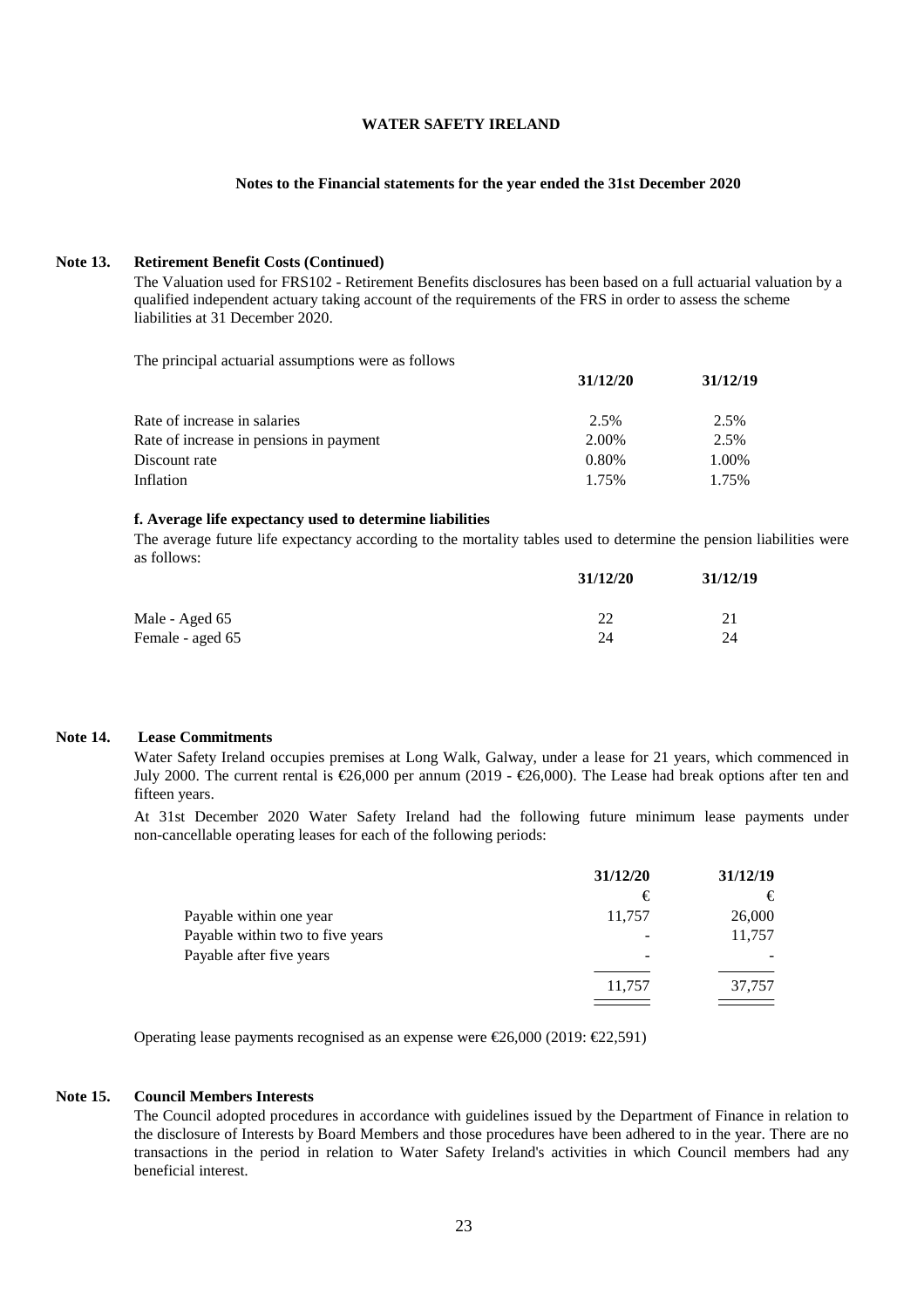### **Notes to the Financial statements for the year ended the 31st December 2020**

### **Note 15. Council Members Interests (Continued)**

#### **Related Party Disclosures**

Key management personnel in Water Safety Ireland consist of the CEO and members of the Board of Directors. Total compensation paid to key management personnel, including Board members' fees and expenses and total CEO remuneration, amounted to €103,476 (2019: €104,224).

For a breakdown of the remuneration and benefits paid to key management personnel, please refer to Note 4a. Water Safety Ireland adopts procedures in accordance with the guidelines issued by the Department of Public Expenditure and Reform covering the personal interests of Board members. In the normal course of business, Water Safety Ireland may approve grants or enter into other contractual arrangements with entities in which Water Safety Ireland Board members are employed or are otherwise interested.

## **Note 16. Events after the Reporting Date**

The Council recognises that the Covid 19 pandemic is a significant event which is assessed to a non-adjusting post balance sheet event in its financial statements.

The Council has again factored the effect of Covid 19 into its overall risk management processes for 2021. The Council is satisfied that it can continue to discharge its functions. Having regard to the foregoing the Commission is of the view that its operations can continue on a going concern basis covering the twelve month period from the date of signing of the 2020 financial statements.

#### **Note 17. Late Payment in Commercial Transactions Legislation (Statutory Instrument No. 580 of 2012)**

The statutory instrument imposes a legal requirement on bodies to make interest payments in respect of invoices that are paid in excess of 30 days after receipt. Water Safety Ireland has a system in place to identify overdue invoices and to calculate and pay the interest due as part of the invoice payments. No interest payments were made under the terms of the regulations in 2020 or 2019.

#### **Note 18. Water Safety Area Committee's**

The 32 national Water Safety Area Committee's (WSAC) bank accounts do not form part of the accounts of Water Safety Ireland. The Board does not consolidate the transactions of the WSACs as it does not exercise control over the entities. The following is a summary of the year on year movement.

|                                           | 31/12/2020 | 31/12/2019  |
|-------------------------------------------|------------|-------------|
|                                           | 12 Months  | 10 Months   |
| <b>Opening Bank Balances</b>              | 887,546    | 960,859     |
| *Adjustment                               |            | (14, 572)   |
| <b>Grants from Water Safety Committee</b> | 23,500     | 94,000      |
| Income from fundraising                   | 164,169    | 656,479     |
| Other Income                              | 155,945    | 353,792     |
| Total                                     | 1,231,160  | 2,050,558   |
| Expenditure on local projects             | (348, 935) | (1,163,012) |
| <b>Closing Balance</b>                    | 882,225    | 887,546     |

\*The 2019 figures have been amended to disclose a corrected closing balance.